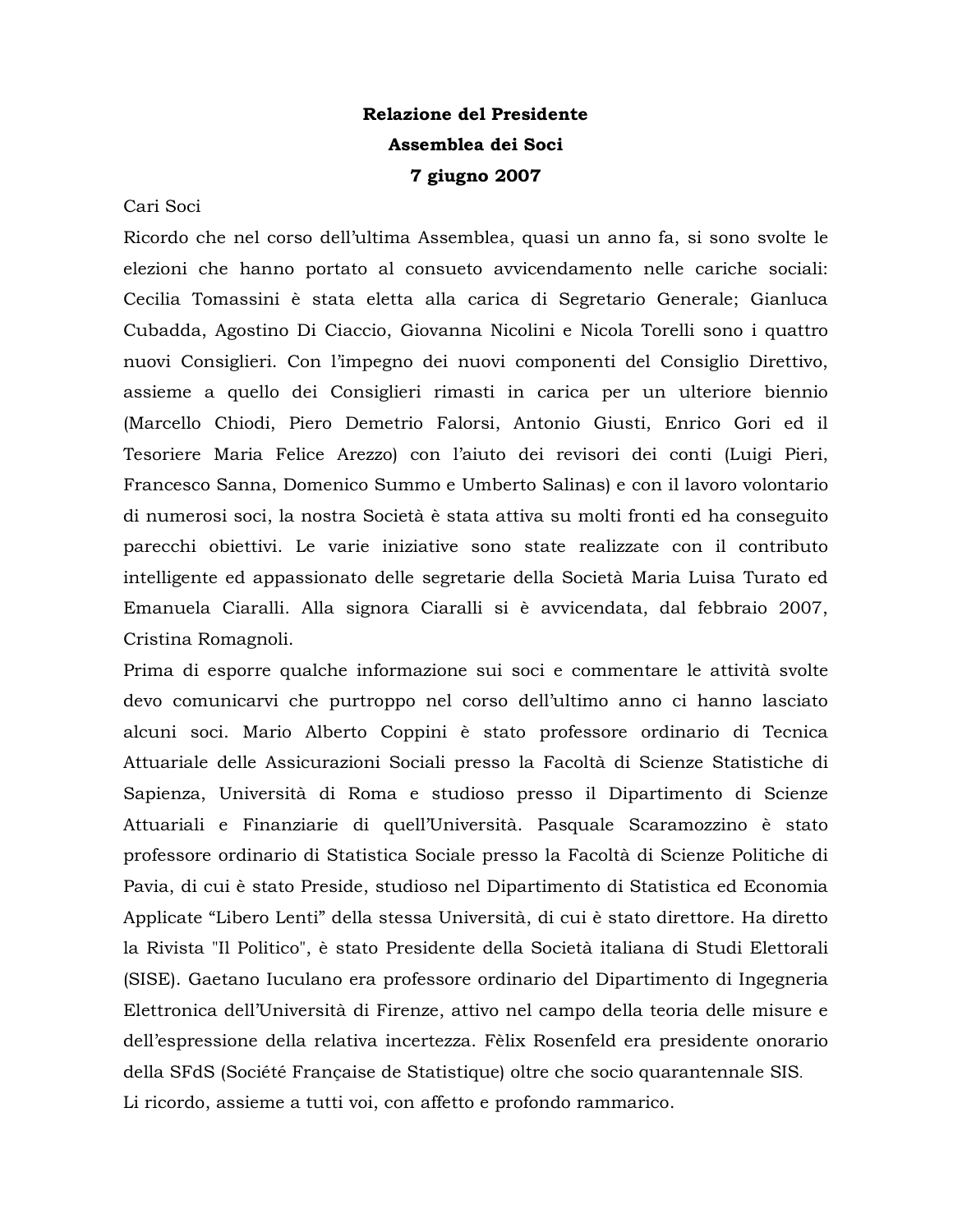## I soci

Ad oggi gli aderenti alla Società sono 1.501: più precisamente i soci ordinari sono 1.032 (di questi 47 sono quarantennali), gli enti aderenti 90, gli studiosi corrispondenti 156 (167 nel 2006) e gli studiosi junior 223 (210 nel 2006). Dal 1 gennaio 2006 al 31 maggio 2007 si sono iscritti 3 nuovi enti, 32 soci ordinari, 56 studiosi corrispondenti e 75 studiosi junior. Sono usciti dalla Società, nello stesso periodo, 102 soci ordinari, 5 enti aderenti, 45 studiosi corrispondenti e 41 studiosi junior.

Come già avevo fatto presente nella relazione dello scorso anno, il controllo che si sta svolgendo per risolvere le numerose situazioni di soci ordinari morosi, da una parte ha permesso di recuperare diverse quote sociali, ma inevitabilmente ha ridotto il numero degli iscritti, che è passato da 1.058 soci ordinari al 31 maggio 2006 ai 1.032 attuali. I ritardi nel saldo delle quote continuano a creare, purtroppo, difficoltà amministrative, mentre la puntualità di questi pagamenti permette una corretta vita della Società. Ricordo, infatti, che le quote associative debbono costituire una parte rilevante del nostro bilancio.

Il contingente di studiosi junior e corrispondenti si mantiene nutrito in valore assoluto, per queste figure tuttavia, si riscontra un notevole turn over. Gli studiosi corrispondenti da più di 3 anni sono 47. Per agevolare la permanenza nella società, nel 2006 è stata estesa a 5 anni la durata del periodo in cui si può aderire alla società come studioso junior. Attualmente gli studiosi junior aderenti per il quarto o quinto anno sono 97.

Nei fatti, l'adesione alla Società Italiana di Statistica nelle forme diverse da quella di socio ordinario avviene principalmente per la partecipazione alla Scuola SIS e il passaggio di queste figure a quella di socio ordinario continua a verificarsi in maniera molto ridotta. Anche per gli enti aderenti si riscontra un certo ricambio che dipende soprattutto dall'avvicendamento delle persone di riferimento all'interno dell'ente.

#### Le quote associative

A completamento di una serie di norme che riguardano le quote associative, a partire dal 2007, in seguito a una delibera del Consiglio Direttivo, è prevista la possibilità, per i soci ordinari, per gli studiosi *corrispondenti* e per gli enti aderenti, di rinnovare l'adesione alla Società, oltre che annualmente come in passato, anche per i tre anni successivi versando una quota anticipata in un'unica soluzione. Per il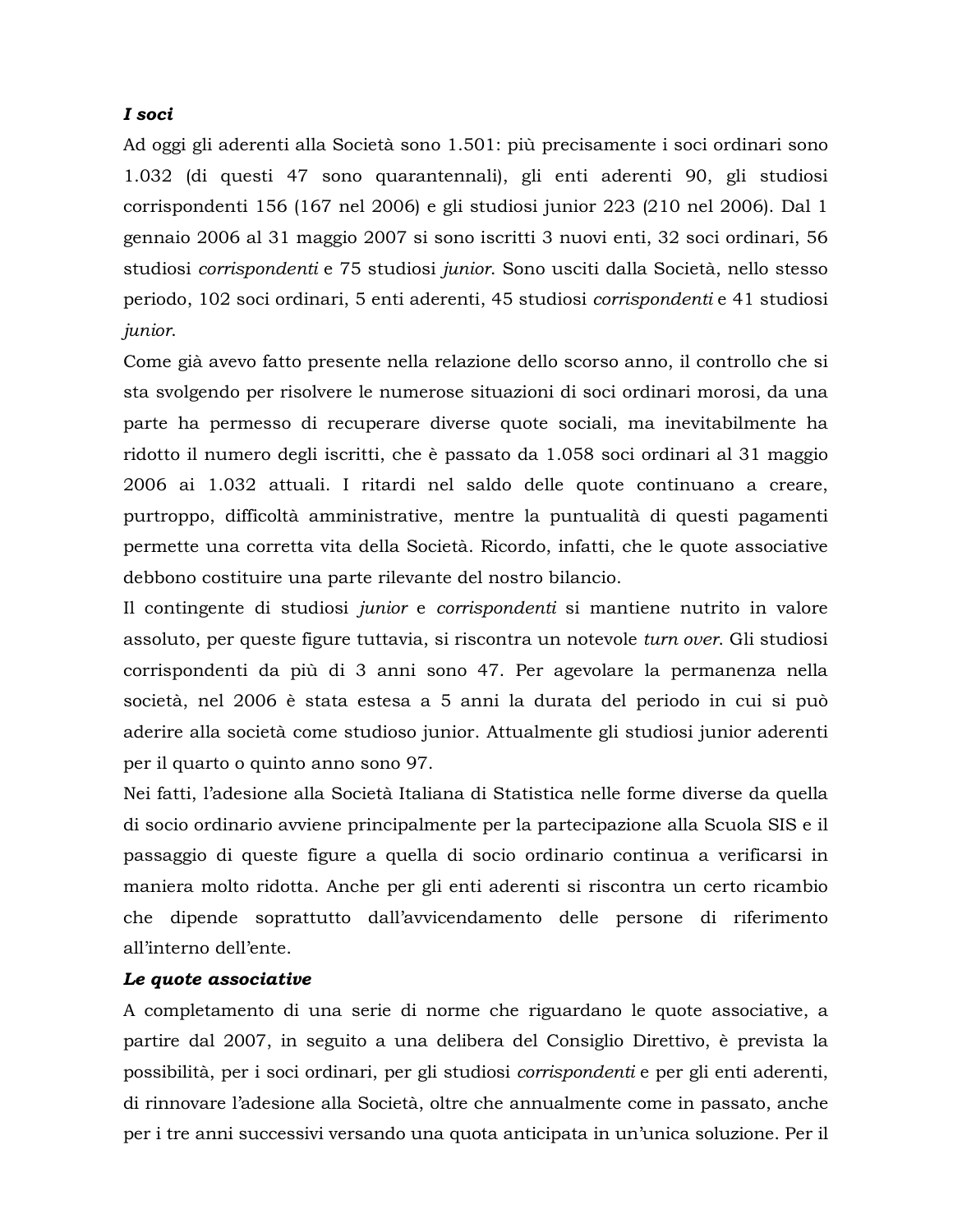triennio 2007-2009 la quota per i soci ordinari è di euro 200,00, il contributo di partecipazione per gli studiosi corrispondenti è di euro 150,00 e per gli enti aderenti è di euro 1.100,00.

Secondo una consuetudine risalente all'inizio degli anni '90, i soci sono esentati dal pagamento delle quote associative dopo 40 anni di appartenenza alla Società. Attualmente i soci quarantennali sono 47, di cui 20 dal 2006 e 17 potenziali dal 2007. L'incremento del numero di soci che si sono iscritti a partire dalla seconda metà degli anni '60 ha obbligato il Consiglio Direttivo a rivedere la norma attualmente in vigore e ad aumentare a 45 gli anni di associazione che esentano dal versamento delle quote di adesione.

### Nomine e riconoscimenti ai soci

Nel corso dell'anno diversi soci hanno ricevuto importanti nomine e riconoscimenti.

Innocenzo Cipolletta è stato nominato Presidente del Gruppo Ferrovie dello Stato, Pier Luigi Conti è stato nominato editor della rivista Metron,

Alessandro Fassò è stato eletto direttore del Dipartimento di Ingegneria dell'Informazione e Metodi Matematici dell'Università di Bergamo,

Vincenzo Lo Jacono ha ricevuto il Premio Internazionale Telamone d'oro, assegnato per sottolineare l'impegno nell'ambito culturale e nella ricerca scientifica,

Filomena Maggino è stata eletta Vice President of Academic Affairs della International Society Quality of Life Studies (ISQOLS) per il biennio 2007-2008 dopo aver ricoperto lo stesso incarico nel precedente biennio,

Antonio Mussino è stato eletto rappresentante dei professori di seconda fascia presso il Consiglio di Amministrazione della Sapienza Università di Roma,

Alessandra Petrucci è stata eletta rappresentante dei professori di seconda fascia della classe 13 per il Consiglio Universitario Nazionale,

Silvana Salvini è stata nominata membro della Commissione di Garanzia dell'Informazione Statistica.

Con decreto del Ministro per le Riforme e le Innovazioni nella Pubblica Amministrazione è stato costituito il nuovo Consiglio dell'ISTAT e sono stati nominati anche i soci Patrizia Farina e Claudio Quintano.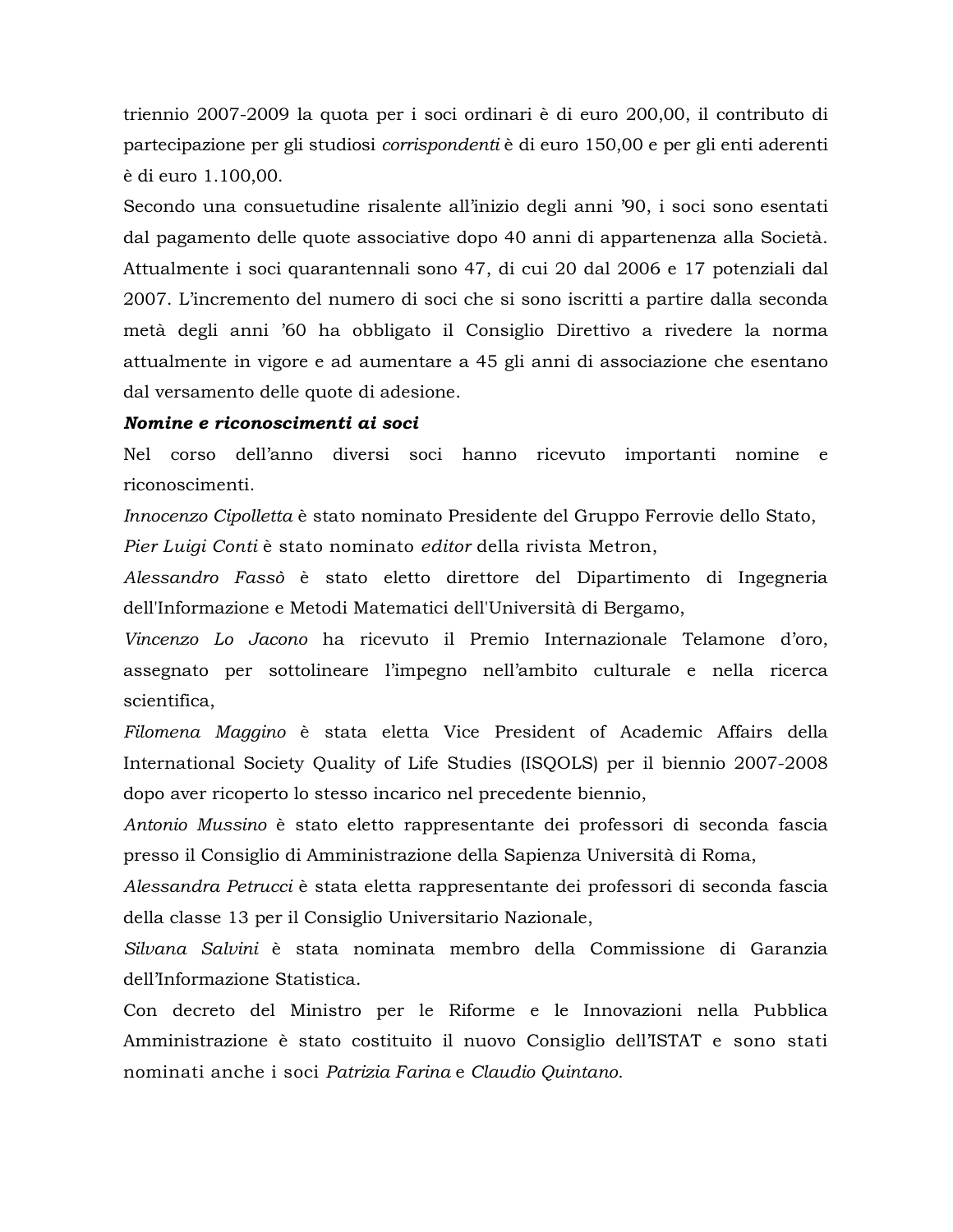Mi fa inoltre piacere comunicarvi che nel giugno scorso sono stata eletta, per il periodo 2006-2008, President Elect dell'International Environmetrics Society  $(TIES)$ .

#### La comunicazione con i soci

La comunicazione con i soci avviene attualmente soprattutto tramite il nostro nuovo sito web, che viene continuamente aggiornato e arricchito, e attraverso la preparazione e la diffusione, ormai quasi esclusivamente telematica, del notiziario SIS-Informazioni. Il sito, attivo nella sua veste attuale da gennaio, contiene, oltre alle informazioni di carattere generale sulla Società e la descrizione delle principali attività, molti documenti che testimoniano la nostra attività. In particolare possono essere consultati e stampati: il *database* con *abstract* delle Riunioni Scientifiche dal 1959 al 2000, gli Atti completi delle Riunioni Scientifiche di Milano 2002, Bari 2004 e del Convegno Intermedio di Messina 2005, i numeri di SIS-Informazioni, l'indice di SMA, i numeri di Statistica&Società. Stanno per essere inseriti gli Atti della Riunione Scientifica di Torino 2006. Il sito riporta anche le attività dei gruppi di coordinamento e dei gruppi di lavoro, le principali notizie dal CUN, aggiornate costantemente dal nostro rappresentante, oltre a contenere numerosi *link* a Dipartimenti e Facoltà universitarie, ad altre società nazionali ed internazionali di statistica, a enti rilevatori dati ed altri siti di interesse. La Segreteria accoglie le istanze dei soci, che sono molto assidui nel rivolgersi alla sede di Roma, ma anche al Consiglio Direttivo, al Tesoriere, al Segretario Generale e al Presidente. Insieme si sono organizzate numerose iniziative.

Il contributo dei soci è importante anche per individuare i temi scientifici di rilievo su cui dibattere. Per questa ragione, a partire dalla Riunione Scientifica del 2008 è previsto un call per gli argomenti delle sessioni, specializzate o spontanee organizzate. Le proposte per le sessioni specializzate, da formulare entro pochi giorni, saranno vagliate dal Comitato Programma della Riunione Scientifica.

# L'attività della Società nell'ultimo anno

Nel corso dell'ultimo anno si sono intensificate le sollecitazioni di natura istituzionale, legate ai progetti di riorganizzazione della didattica preuniversitaria e universitaria, oltre che della ricerca scientifica, promossi dal Ministero della Pubblica Istruzione e dal MUR, rispetto ai quali la SIS sta esercitando un ruolo di coordinamento e promozione. Il Consiglio Direttivo e i gruppi di lavori della SIS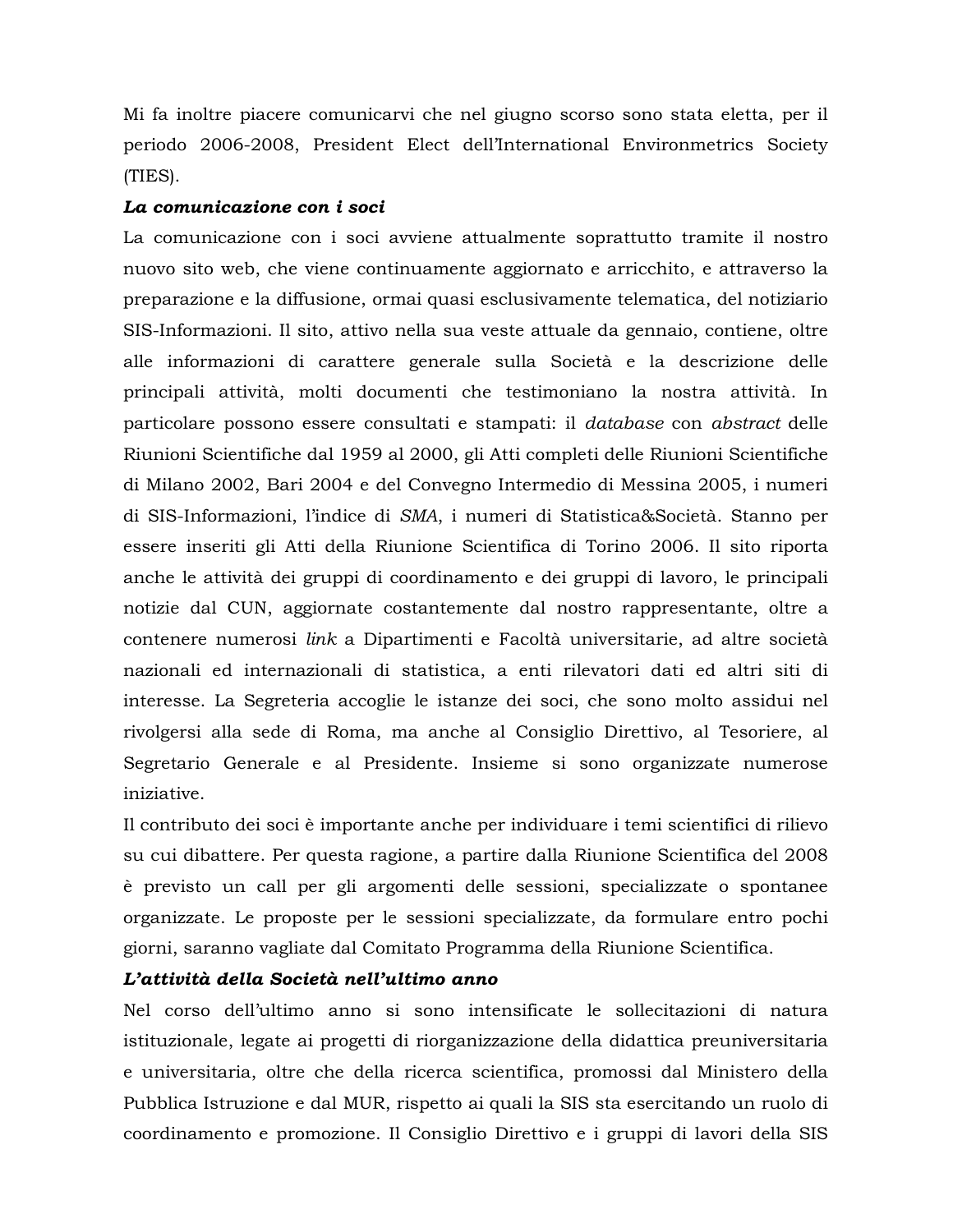sono particolarmente attenti a cogliere i diversi spunti che possono contribuire a rafforzare la disciplina, creare una rete di contatti e migliorare gli sviluppi della cultura statistica.

L'obiettivo di una maggiore e più profonda incidenza nell'insegnamento preuniversitario della statistica è da molto tempo uno scopo importante per la SIS. La riorganizzazione dei corsi di laurea triennali e magistrali è a sua volta uno dei punti più rilevanti dell'attività universitaria, riguardo al quale è attivo il coordinamento dei presidenti dei corsi di laurea in statistica.

La SIS si mantiene attiva nella proposta, ormai consolidata, di alta formazione nella disciplina organizzata tramite la scuola della SIS.

In seguito alla valutazione della ricerca scientifica, in particolare all'esercizio VTR-CIVR, la SIS si è attivata per proporre, come società scientifica, criteri condivisi per la classificazione delle riviste di ambito statistico.

Tra le principali attività della società è intensa la promozione di eventi scientifici e di convegni. Alcune di tali iniziative sono interamente promosse dalla SIS, altre sono organizzate congiuntamente ad altre istituzioni, altre ancora consistono nella partecipazione istituzionale della società ad eventi proposti da altri organismi.

Il patrocinio della SIS a convegni nazionali e internazionali di argomento statistico, organizzati da soci ha dato luogo ad una serie di occasioni per intraprendere contatti scientifici e prefigurare future iniziative congiunte.

La disseminazione dei risultati della statistica e la proposta di esempi convincenti al di fuori del mondo degli specialisti continua ad essere praticata lungo diverse direzioni. Continuano le azioni tradizionali come i premi alle tesi di dottorato e ai lavori delle scuole, assieme alle iniziative di pubblicità per lo studio della statistica nelle università. Sono imminenti sia la proposta di un magazine elettronico di uscita frequente su temi particolarmente adatti alla divulgazione, sia la diffusione via web della rivista Statistica&Società.

Sono stati intensificati i contatti scientifici con la statistica ufficiale, tramite la costituzione di una commissione SIS-Istat in cui agiscono diversi gruppi di lavoro composti da studiosi dell'università e del mondo della statistica pubblica.

La cooperazione con altre società scientifiche e associazioni sta continuando. Da un lato prosegue l'organizzazione congiunta di attività scientifiche, dall'altro, soprattutto per via delle sollecitazioni che provengono dal MUR per la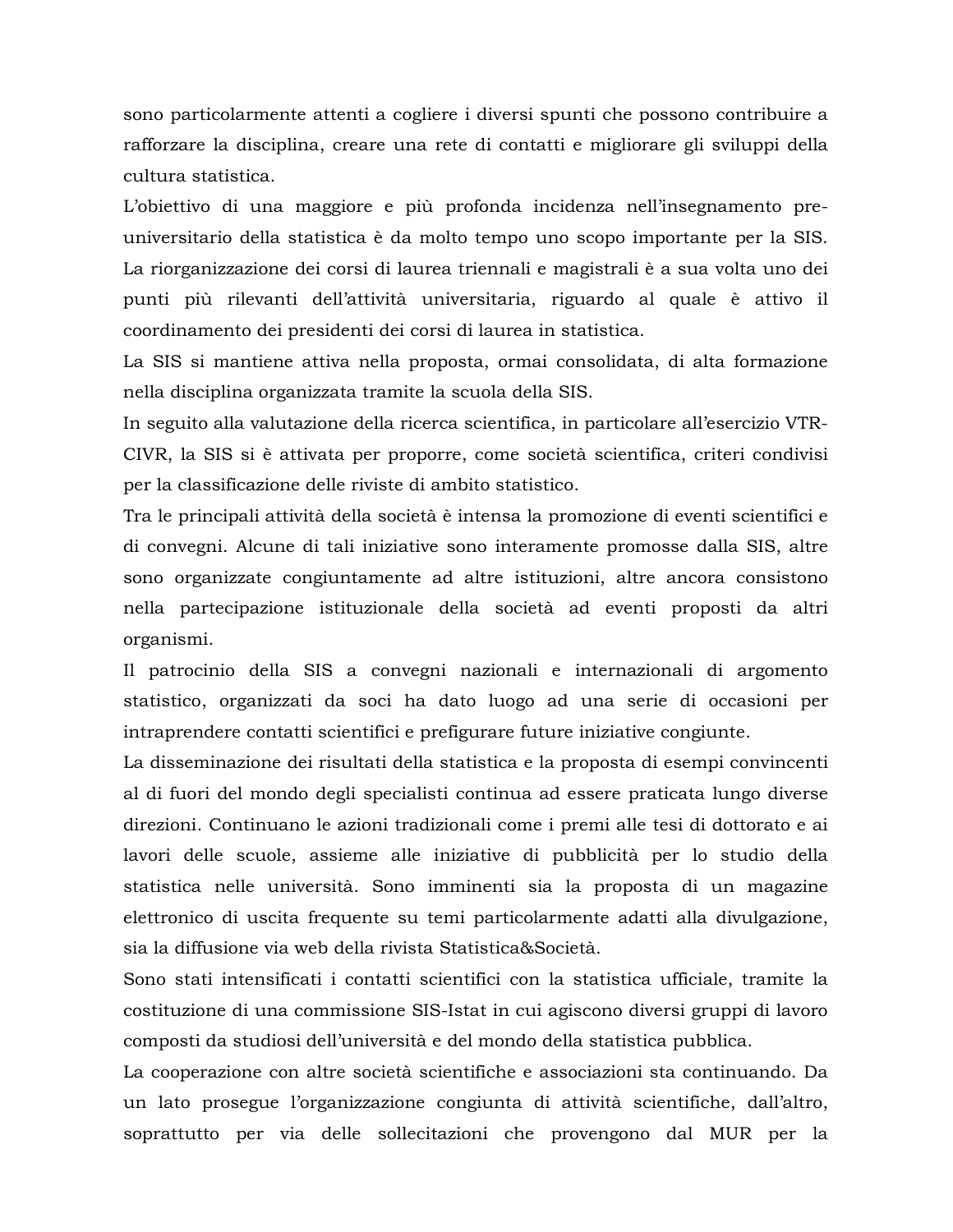riorganizzazione dei settori scientifico-disciplinari, si sono intensificate le discussioni tra società scientifiche che hanno come obiettivo la diffusione dei metodi quantitativi, oltre che l'approfondimento di diverse discipline sostantive. Le Società scientifiche e associazioni con cui si sono sviluppati i contatti più intensi sono l'AIDEA (Accademia Italiana di Economia Aziendale), l'AIE (Associazione Italiana di Epidemiologia), l'AIEL (Associazione Italiana degli Economisti del Lavoro), l'AIRO (Associazione Italiana per la Ricerca Operativa), l'AIS (Associazione Italiana di Sociologia), l'AISE (Società Italiana degli Storici dell'Economia), l'AISM (Accademia Italiana di Scienze Merceologiche), l'AISPE (Associazione Italiana per la Storia del Pensiero Economico), l'AMASES (Associazione per la Matematica Applicata alle Scienze Economiche e Sociali), la SISMEC (Società Italiana di Statistica Medica ed Epidemiologia Clinica), la Biometric Society-Italian Region SIB, la SIDEA (Società Italiana di Economia Agraria), la SIE (Società Italiana degli Economisti), la SIEDS (Società Italiana di Economia, Demografia e Statistica), la SIMAI (aggregazione delle associazioni scientifiche che fanno riferimento alla FIMA (Federazione Italiana Matematica Applicata), l'UMI (Unione Matematica Italiana) e l'USCI (Unione Statistica dei Comuni Italiani). Diverse iniziative hanno preso la forma di organizzazione congiunta, assieme ad altre associazioni, di sessioni nell'ambito di convegni scientifici.

E' anche iniziata, nei lavori del Consiglio Direttivo, la discussione per il riesame dei regolamenti della società e dello statuto, al fine di rendere lo svolgimento delle attività della società sempre più funzionale.

Illustrerò più diffusamente l'attività legata ai convegni, le iniziative promosse dai vari gruppi esistenti nella SIS, l'attività di formazione, l'impegno per la didattica della statistica, i premi, gli interventi nelle proposte di valutazione dell'attività scientifica, l'attività editoriale, la collaborazione con altre istituzioni, i contatti con altre società scientifiche nazionali e internazionali, le riflessioni sulle regole interne.

#### Riunioni Scientifiche, convegni e giornate di studio della Società

Circa un anno fa si concludeva la 43-esima Riunione Scientifica della Società Italiana di Statistica, tenutasi presso il Centro Congressi Torino Incontra. La Riunione Scientifica ha avuto un notevole successo, testimoniata dalla partecipazione di oltre 350 studiosi. Nei tre giorni del Congresso sono state svolte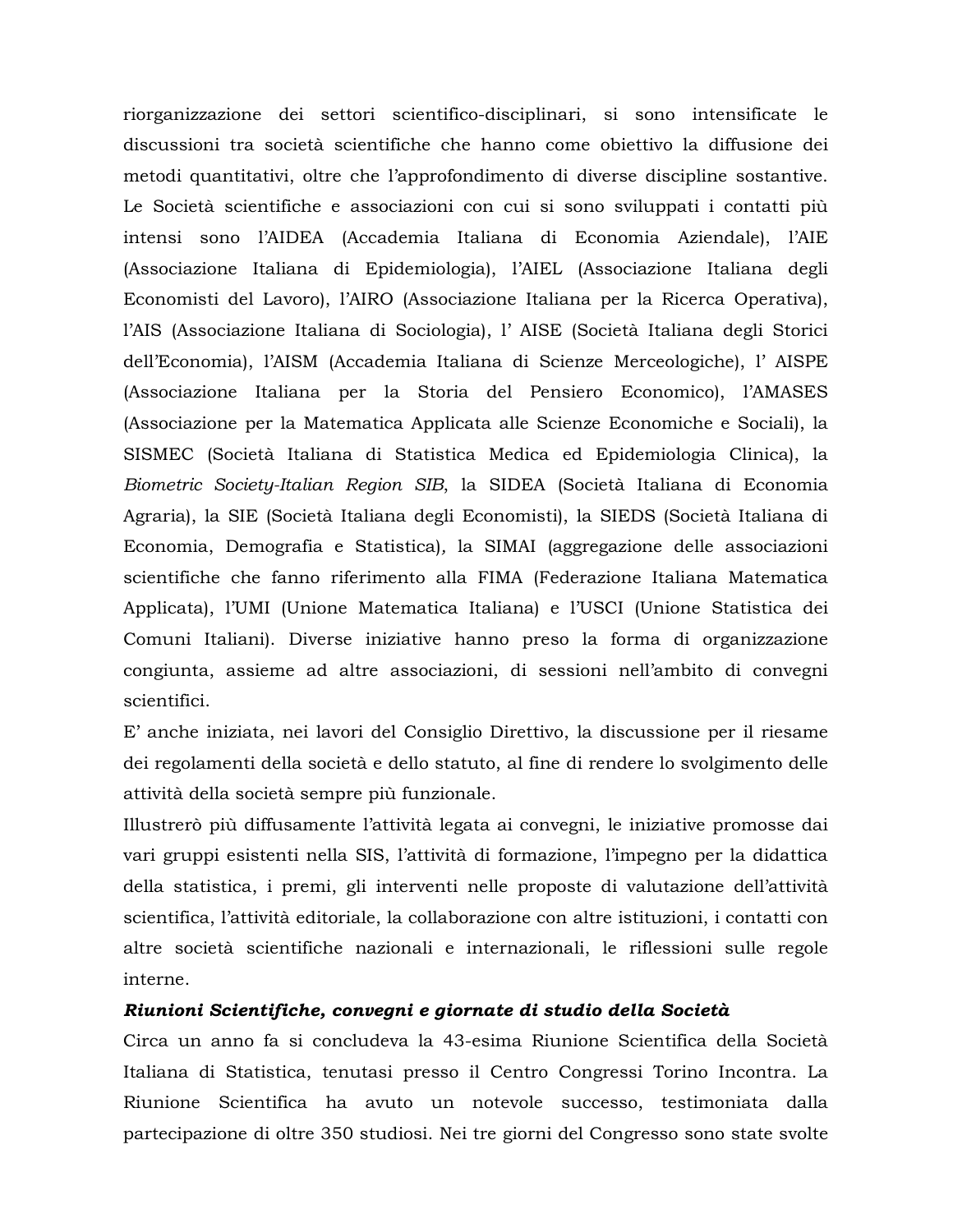3 relazioni plenarie e 34 relazioni invitate in 10 sessioni specializzate e 158 contributi spontanei organizzati in sessioni parallele. Accanto alla Riunione Scientifica si sono svolte, con ottimo livello di partecipazione, anche 3 Riunioni Satellite, rispettivamente su "La statistica nel credito e nelle assicurazioni", "La statistica per le imprese" e "Biostatistica e biomedicina". Mi fa piacere ricordare ancora una volta l'impegno degli organizzatori, in particolare Silio Rigatti Luchini, presidente del Comitato Programma, e Mario Montinaro, presidente del Comitato Organizzatore Locale.

Questa assemblea si svolge in occasione del Convegno Intermedio sul tema "Rischio e previsione". Al Convegno sono iscritti circa 200 studiosi, nel suo ambito si svolgono 2 relazioni plenarie e 39 relazioni invitate in 13 sessioni specializzate. I 94 contributi spontanei sono presentati in 12 sessioni poster. Nel corso di questo convegno si svolgono le sessioni satellite su "Rapporto fra produttori e fruitori delle previsioni demografiche" e su "Metodologie statistiche per il rischio legato al credito", che si tiene a Treviso. Si svolgerà tra poco un incontro con il CORILA ed il Magistrato delle Acque sul rischio ambientale di Venezia, che rappresenterà un momento importante per il convegno organizzato dalla nostra Società riguardo alla relazione con la città. Il Comitato Organizzatore Locale, presieduto da Irene Poli, è costituito da: Claudio Agostinelli, Silvia Bozza, Christine Mauracher, Claudio Pizzi, Isabella Procidano, Marco Valentini, dell'Università Ca' Foscari di Venezia, assieme a Luisa Bisaglia, Margherita Gerolimetto e Francesco Lisi, dell'Università di Padova, oltre che dal Segretario Generale Cecilia Tomassini e dal Tesoriere Maria Felice Arezzo. Il Comitato Programma, presieduto da Marcello Chiodi, è composto da Giorgio Calzolari, Cesare Cislaghi, Alessandro Fassò, Giuseppe Gesano, Piero Manfredi, Maria Cristiana Martini, Francesco Mola, Gian Paolo Oneto, Cira Perna, Irene Poli, Renata Rotondi, Maria Pia Sorvillo, Giorgio Tassinari, assieme al Segretario Generale della SIS. Rinnovo con molto piacere i complimenti agli organizzatori, e in particolare a Marcello Chiodi, presidente del Comitato Programma, e Irene Poli, presidente del Comitato Organizzatore Locale.

E' già attiva l'organizzazione della prossima Riunione Scientifica, che avrà luogo ad Arcavacata di Rende nel giugno 2008. Il Comitato Programma, presieduto da Antonio Giusti, è costituito da Vincenza Capursi, Fulvio De Santis, Pierpaolo D'Urso, Lorenzo Fattorini, Luisa Franconi, Giampiero Gallo, Mauro Gasparini,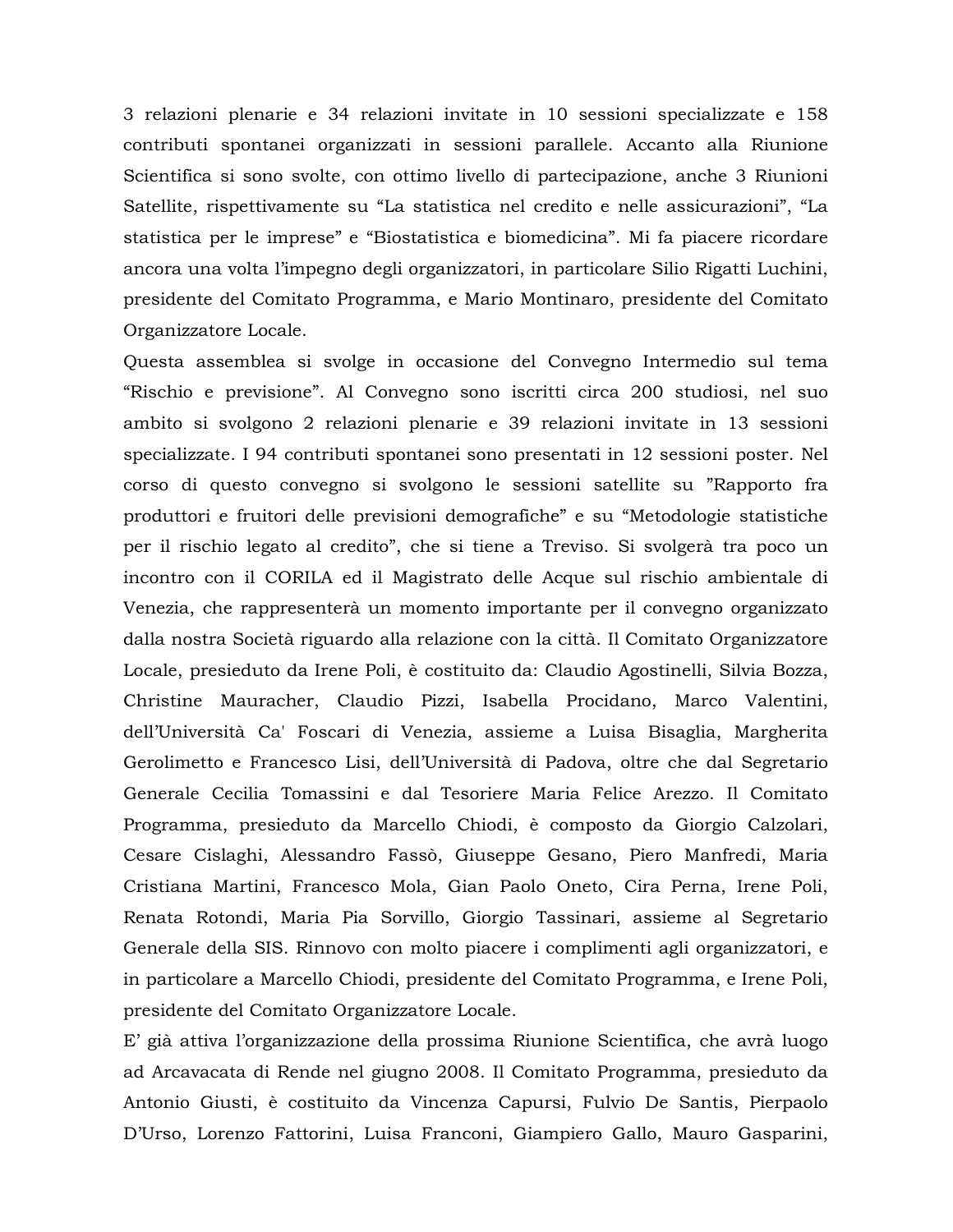Giovanni Latorre, Angela Montanari, Paolo Paruolo, Rosella Rettaroli, Enrico Rettore, Silio Rigatti Luchini, Rosanna Verde, oltre che dal Segretario Generale della SIS. Il Comitato Organizzatore Locale, presieduto da Giovanni Latorre, è costituito da Anthony Cossari, Damiana Costanzo, Paolo Cozzucoli, Giuseppe De Bartolo, Filippo Domma, Sabrina Giordano, Pietro Iaquinta, Marco Marozzi, Michelangelo Misuraca, Pier Francesco Perri, Agostino Tarsitano, oltre che dal Tesoriere e dal Segretario Generale della SIS.

Ringrazio ancora i presidenti dei Comitati Organizzatori Locali dei nostri congressi e i colleghi che collaborano con loro, per l'impegno e le energie che dedicano ospitando le manifestazioni scientifiche.

La SIS ha organizzato altri due eventi, che prendono spunto dalla commemorazione di studiosi scomparsi.

Il 12 dicembre scorso, presso l'Accademia dei Lincei, la SIS ha organizzato una giornata in memoria di Rodolfo Benini "Rodolfo Benini a cinquant'anni dalla morte". Lo hanno ricordato con interventi molto articolati Giovanni Favero, illustrandone la biografia, Eugenio Regazzini, Carlo Corsini, Maria Letizia D'Autilia e Alberto Zuliani, in una sessione su Benini e la statistica, Alberto Baffigi, Fabrizio Bientinesi, Terenzio Maccabelli e Marco Veglia, nella sessione su Benini e l'economia, la politica e gli studi su Dante. E' allo studio la forma più adatta per la pubblicazione dei lavori presentati.

Il 14 febbraio scorso, presso la sede di Latina della Facoltà di Economia dell'Università Sapienza di Roma, la Società Italiana di Statistica ed il Dipartimento di Studi Geoeconomici, Linguistici, Statistici e Storici per l'Analisi Regionale, hanno organizzato una breve ma intensa manifestazione per ricordare il socio e collega Enzo Lombardo scomparso nel 2005. Diversi amici e colleghi di Enzo ne hanno ricordato la personalità poliedrica, dalle notevoli capacità didattiche alle feconde intuizioni scientifiche, fino alla profonda attenzione per la diffusione della cultura statistica nelle più giovani generazioni.

#### Gruppi di coordinamento, gruppi di lavoro e commissioni scientifiche

Le iniziative dei vari gruppi attivi nella Società sono un arricchimento importante e risultano tra le attività più importanti della SIS.

Il Gruppo di Coordinamento per la Demografia SIS-GCD, sotto la guida di Giuseppe Gesano, ha organizzato nei giorni 14 e 16 febbraio, nella nuova e funzionale sede di Latina della Facoltà di Economia dell'Università di Roma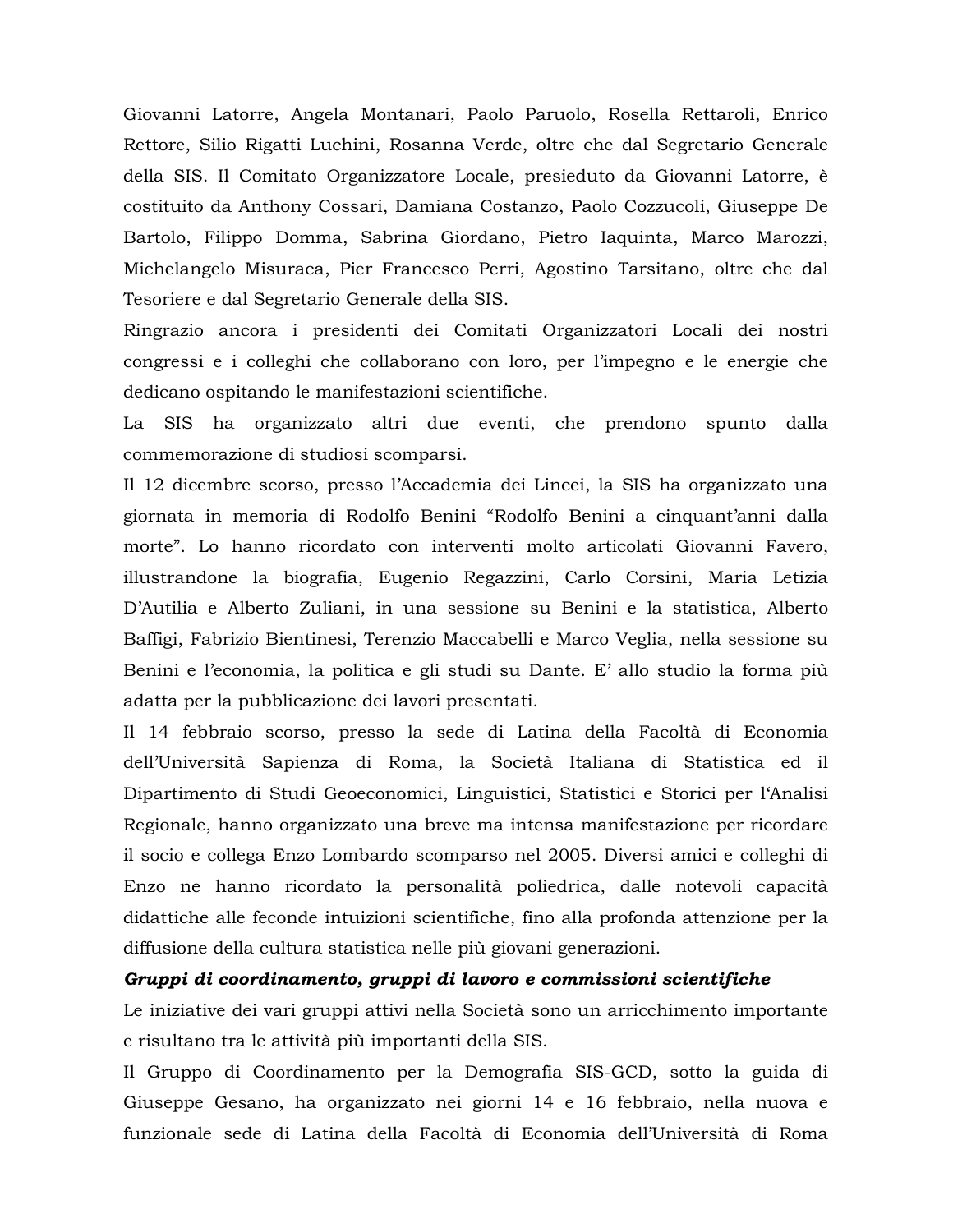Sapienza, la VII edizione delle Giornate di Studio sulla Popolazione. L'organizzazione locale è stata curata da Alessandra De Rose. I partecipanti registrati sono stati più di 160. Le oltre 130 comunicazioni sono state distribuite in una sessione plenaria d'apertura, 24 sessioni tematiche orali ed una sessione poster con 23 contributi; una commissione ha premiato il poster presentato da Silvia Meggiolaro. Nella sessione di chiusura si è discusso a più voci il Rapporto sulla popolazione. L'Italia all'inizio del XXI secolo, pubblicato a cura del Consiglio scientifico del GCD da Il Mulino e presentato il 22 marzo presso l'Istituto di Ricerche sulla Popolazione e le Politiche Sociali del CNR, Roma.

Il SIS-GCD ha inoltre recentemente riorganizzato la sua pagina web.

In occasione delle giornate di studio si è svolta l'assemblea del GCD nel corso della quale sono stati eletti Silvana Salvini come vice coordinatore e Elisabetta Barbi, Stefano Mazzuco, Anna Paterno e Giulia Rivellini nel Consiglio Scientifico. Alla fine di giugno avrà luogo l'avvicendamento di Fausta Ongaro nella carica di coordinatore, in sostituzione di Giuseppe Gesano.

Il gruppo di coordinamento SIS-CLADAG, guidato da Maurizio Vichi, sta organizzando la IV Riunione Scientifica che si svolgerà a Macerata dal 12 al 14 settembre 2007. La Riunione prevede 5 sessioni plenarie e 8 sessioni specializzate con 25 contributi. Saranno presenti le delegazioni straniere Francese e Giapponese, con 7 contributi. I contributi spontanei si svolgeranno in sessioni libere ed in 12 sessioni coordinate. I colleghi stranieri sono stati in parte coinvolti nelle sessioni coordinate, ma in parte hanno inviato spontaneamente il proprio contributo.

I lavori delle riunioni CLADAG vengono pubblicati in una collana della Springer denominata Studies in Classification, Data Analysis and Knowledge Organization. Dal 2007 verranno istituite le quote di iscrizione e sono previste quote di iscrizione biennali. E' stato creato il nuovo sito web del gruppo, dove ci si può iscrivere anche elettronicamente e fornire le proprie informazioni individuali. E' stata inoltre istituita una newsletter dal gennaio 2007.

Il Gruppo di Coordinamento Statistica per le Imprese SIS-GCSI, guidato da Mario Montinaro, ha promosso recentemente un'indagine relativa agli interessi e alle attività dei soci e aderenti SIS connessi con il mondo delle imprese con l'intenzione di rendere noti i risultati non appena conclusa la rilevazione.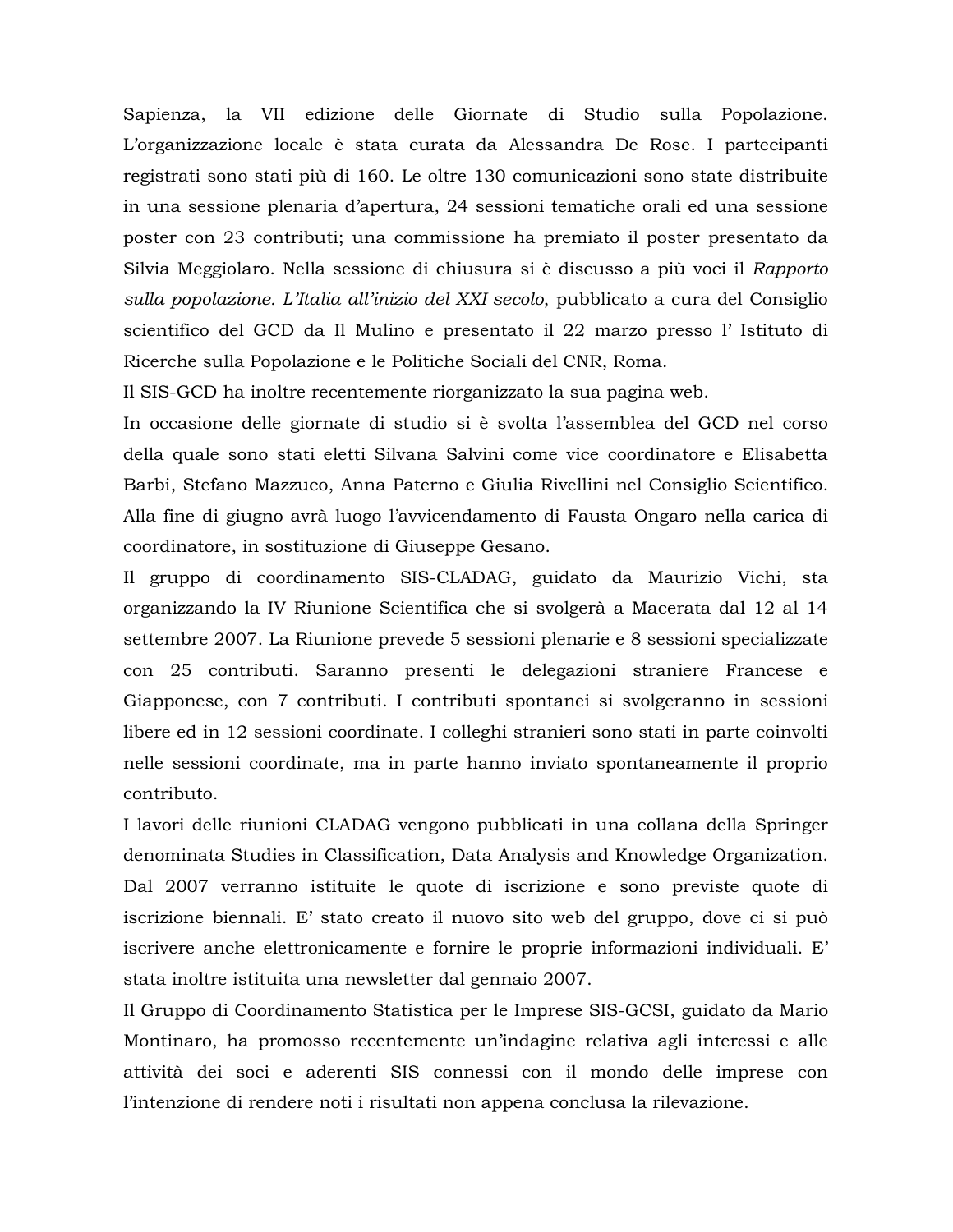Il Gruppo di lavoro permanente Anset, di cui è coordinatore Francesco Battaglia e conta attualmente più di 120 aderenti, ha continuato la realizzazione del database sugli interessi di ricerca degli aderenti, ora consultabile sul nostro sito web del gruppo, realizzato a partire da un questionario.

Il gruppo su "Statistica per la valutazione e la qualità dei servizi – SVQS", di cui è responsabile Luigi D'Ambra, ha organizzato in aprile, in collaborazione con il Dipartimento SEFeMEQ – Università "Tor Vergata", un Convegno su Valutazione e Customer Satisfaction per la Qualità dei Servizi. La manifestazione scientifica, organizzata in 21 sessioni di cui una plenaria e nove specialistiche, ha visto la partecipazione di più di 200 studiosi provenienti da tutta Italia, che si sono confrontati sulle nuove proposte metodologiche e sui problemi di valutazione che caratterizzano, tra gli altri, il settore sanitario, l'educazione/formazione e i trasporti pubblici. Molto proficuo è stato anche il confronto tra gli studiosi che aderiscono al gruppo "Statistica per le Imprese" e al SVQS, in particolare sui temi della valutazione dei servizi alle imprese e nei trasporti.

Nell'ambito del Convegno, inoltre, è stata organizzata anche una tavola rotonda con tema "Presente e futuro dei sistemi di valutazione dell'Università". Anche questo gruppo di lavoro ha rinnovato il sito web.

Il gruppo di lavoro permanente su "Metodi statistici per il campionamento" ha incentrato la sua attività verso la preparazione del sito web che è consultabile in rete. Oltre a contenere i verbali delle assemblee degli aderenti, le notizie di interesse su workshop, congressi, corsi relativi al campionamento, le attività del gruppo, che inizieranno dal prossimo autunno, il sito, che contiene la produzione scientifica di ogni aderente, costituisce uno strumento di monitoraggio sull'attività scientifica e anche didattica inerente alle tematiche del campionamento in Italia.

## La SIS e la diffusione della cultura statistica

Il Comitato per la promozione della cultura statistica è l'organismo che segue la diffusione della cultura statistica nella società civile.

## Statistica a livello preuniversitario

Per l'insegnamento della statistica a livello pre-universitario, nuove richieste da parte del Ministero della Pubblica Istruzione hanno portato alla costituzione di un gruppo di lavoro coordinato da Donata Marasini e composto da Stefania Mignani, Maria Gabriella Ottaviani, Miriam Pannone.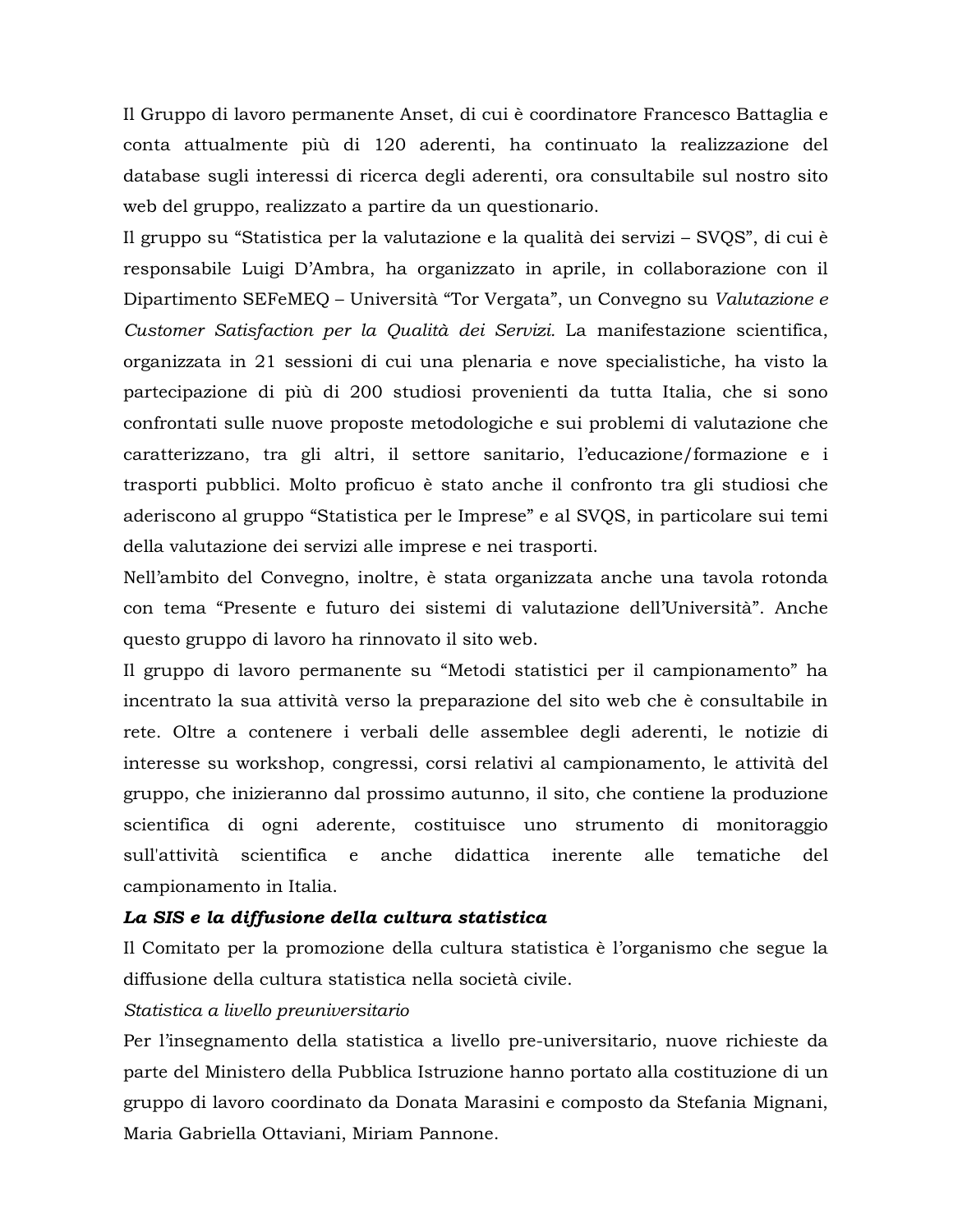La Società Italiana di Statistica è stata invitata, insieme all'UMI, ad un'audizione con la Commissione Nazionale per la revisione delle attuali Indicazioni Nazionali per la scuola dell'infanzia e per il primo ciclo di istruzione, al fine di esprimere la propria riflessione su due documenti, prodotti dalla Commissione, sui cambiamenti da apportare alle attuali indicazioni, sugli elementi considerati irrinunciabili e sulle azioni da attivare in sostegno alle innovazioni proposte. La SIS ha presentato al Ministero una memoria per la Commissione in cui ha evidenziato i seguenti tre punti. In primo luogo è stata ribadita l'esigenza che i cittadini conoscano la statistica, la sua logica e la sua metodologia, almeno a livello di base, per potersi confrontare con la realtà quotidiana e con la società dell'informazione. In seguito si è espresso consenso riguardo all'utilizzo del concetto della "competenza" nei documenti elaborati dalla Commissione MPI. Si è auspicato infine che i riferimenti all'utilizzo della statistica come strumento di conoscenza quantitativa negli attuali curricula di Geografia, Scienze, Storia, Educazione ambientale vengano mantenuti. La Società ha anche proposto gli argomenti irrinunciabili per le competenze di base degli alunni.

Il gruppo di lavoro ha anche prodotto una memoria richiesta dal gruppo interministeriale (MUR, MPI, Ministero per le Riforme e le Innovazioni nella Pubblica Amministrazione e Ministero per i beni e le attività culturali) per lo sviluppo scientifico e tecnologico.

Il gruppo ha anche organizzato la presentazione di un progetto al MPI per promuovere iniziative per la diffusione della cultura scientifica nelle scuole, promosso da alcuni dipartimenti di statistica dal CIRDIS e dalla SIS.

Ha ripreso i lavori il progetto mat@bel, per la formazione in servizio dei docenti di matematica, in cui la SIS è coinvolta.

#### La SIS e la statistica ufficiale

La Commissione scientifica sulla statistica ufficiale è stata costituita con l'obiettivo di approfondire e sviluppare temi di ricerca connessi alla produzione statistica ufficiale, favorendo l'interazione di ricercatori impegnati in ambiti diversi, sia accademici che produttivi. La Commissione è coordinata dal Presidente della SIS, ha durata triennale, ed è articolata in tre sottocommissioni finalizzate allo sviluppo di specifiche tematiche, tali da rappresentare i principali filoni  $di$ ricerca sviluppati nell'ambito della statistica ufficiale. La sottocommissione sui temi demografici e sociali, coordinata per l'ISTAT da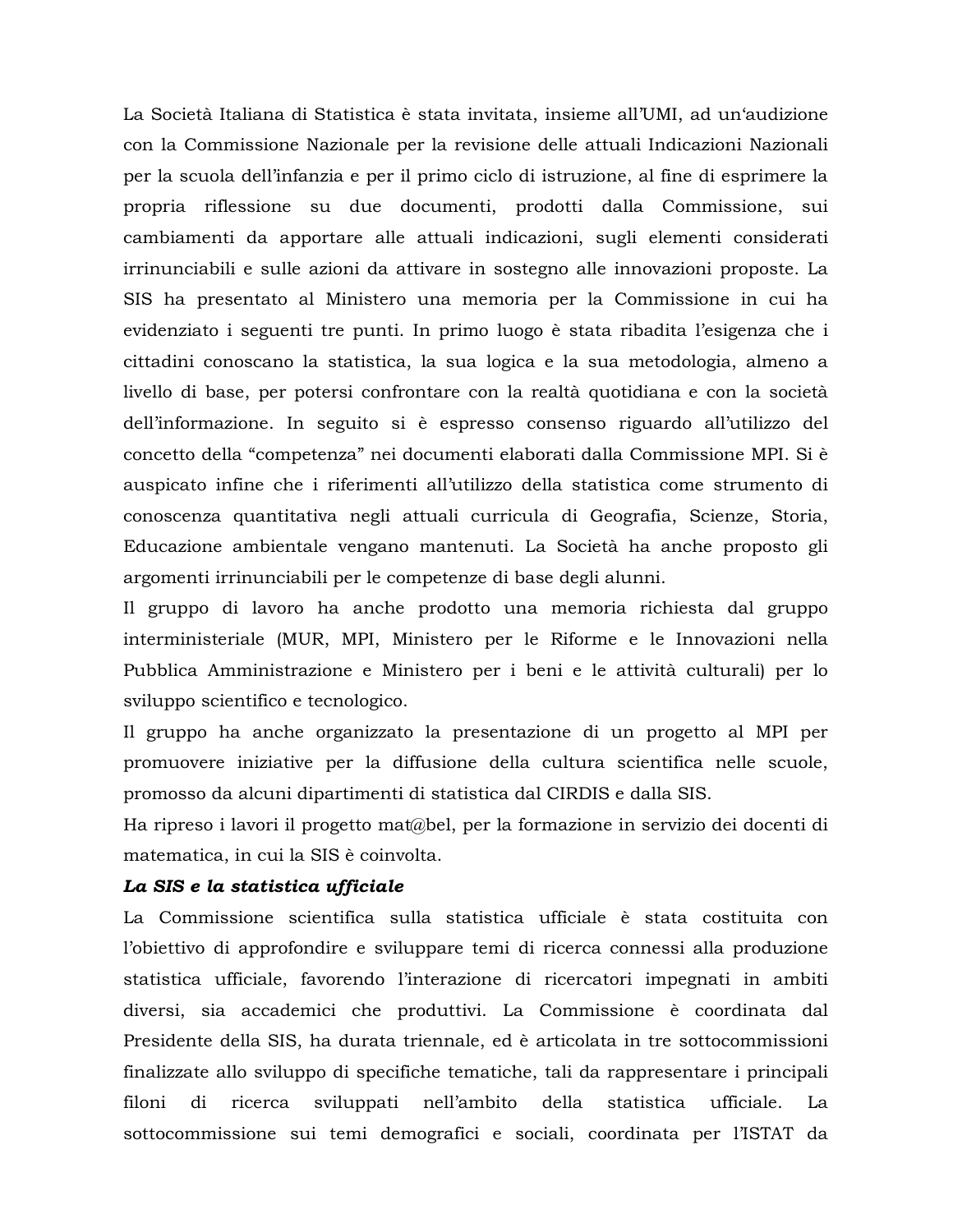Cristina Freguja e per l'accademia da Enrica Aureli, approfondisce i temi su stili di vita e costo dei figli; quella economico ambientale, coordinata per l'ISTAT da Corrado Abbate e per l'accademia da Guido Pellegrini, sviluppa linee di ricerca su competitività e sviluppo sostenibile; quella metodologica, coordinata per l'ISTAT da Marco Fortini e per l'accademia da Brunero Liseo, si dedica alle tematiche del record linkage, dell'abbinamento di dati statistici e della stima per piccole aree.

La prima riunione plenaria della Commissione si è svolta nello scorso dicembre. Durante la riunione, alcuni tra i coordinatori e i ricercatori coinvolti hanno esposto le principali tematiche che saranno affrontate nei tre filoni di studio.

L'iniziativa consentirà un proficuo scambio di conoscenze e di esperienze tra università e ricercatori della statistica ufficiale per sviluppare la ricerca del settore. La costituzione della Commissione può essere considerata un primo passo verso la costituzione di un Gruppo di lavoro o di coordinamento dedicato alla Statistica ufficiale, come avviene in altre società scientifiche straniere come ASA e RSS.

#### Commissione SIS-USCI

SIS e USCI (Unione Statistica dei Comuni Italiani) hanno convenuto di dar vita a un gruppo di studio per formulare analisi e proposte per il prossimo censimento. Del gruppo fanno parte per la SIS: Alessandra De Rose, Fausta Ongaro e Silvana Salvini e per l'USCI Silvana Basili, Gianluigi Bovini, Franco Chiarini, Domizia De Rocchi, Riccardo Innocenti e Maria Novello. Il primo documento del gruppo di studio viene proposto a tutti gli "attori" del sistema per l'apertura di un ampio confronto da parte degli interlocutori politici e amministrativi e delle forze sociali ed economiche.

#### La riorganizzazione delle attività della Società

#### Il punto sulle Riunioni Scientifiche

E' stato rilevato da più parti che i nostri Congressi, in particolare le Riunioni Scientifiche, stanno raggiungendo una dimensione tale da suggerire una riflessione sulle modalità di organizzazione. Le attuali modalità di presentazione potrebbero non favorire la discussione e l'interazione tra i partecipanti. Anche la modalità di pubblicazione dei lavori svolti meritava di essere ridiscussa. E' stata istituita una commissione composta dal Presidente, dal Segretario Generale e dai Presidenti dei Comitati Programma dal 2004 (Giovanni Maria Giorgi, Giorgio Tassinari, Silio Rigatti Luchini, Marcello Chiodi). La Commissione ha discusso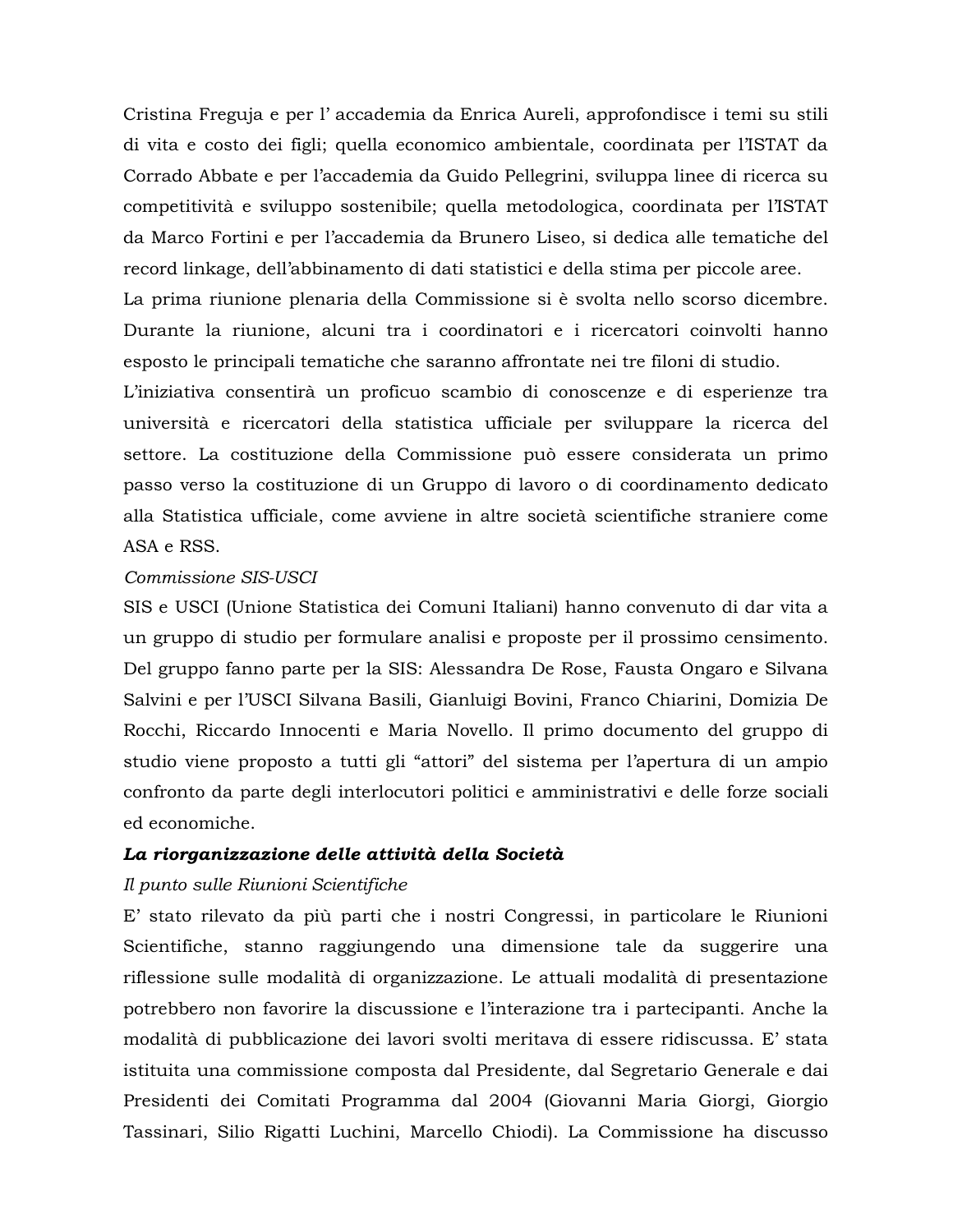ampiamente alcuni aspetti critici delle riunioni scientifiche. In particolare sono stati messi in evidenza: l'esigenza di un maggiore contatto tra i soci e la società nel definire i temi scientifici dei congressi; l'opportunità che i bilanci dei convegni facciano parte, in qualche misura, del bilancio della società; la migliore destinazione dei contributi finanziari della SIS ai congressi; la necessità di tenere conto dell'importanza limitata che gli atti dei convegni hanno attualmente nella valutazione della ricerca, tenendo anche presente i costi elevati della pubblicazione di volumi e l'esito variabile degli sforzi del lavoro di selezione dei contributi da parte del CP.

La commissione ha formulato due ordini di proposte: un primo insieme attuabile a partire dalla riunione scientifica del 2008 e un secondo a partite dal Convegno intermedio del 2009, che il Consiglio Direttivo sta discutendo.

La modifica delle modalità di voto per l'elezione delle cariche

Nell'ordine del giorno di questa Assemblea è prevista la discussione delle prospettive di modifica dello statuto e di cambiamento delle modalità di voto.

Infatti, raccogliendo la sollecitazione da parte dei soci per lo studio di modalità di voto diverse dalle attuali e più snelle, come il voto postale o quello elettronico, è stata costituita una Commissione, composta da Gianfranco Galmacci, Corrado Provasi e Domenico Summo. Il mandato della Commissione era la valutazione delle possibilità riguardo al voto elettronico e l'eventuale proposta di una soluzione al riguardo.

Il documento finale prodotto dalla Commissione non è favorevole all'introduzione del voto elettronico, per la mancanza di sicurezza delle procedure scaricabili gratuitamente dal web e per il costo elevato di soluzioni da predisporre. In seguito alle conclusioni della relazione, il Consiglio Direttivo, nella scorsa riunione del marzo 2007, ha deciso di proporre ai soci il passaggio al voto postale, iniziando la discussione in occasione della presente assemblea.

#### La modifica dello Statuto

Temendo che le proposte di modifica delle modalità di voto richiedessero un cambiamento dello statuto, il Presidente ha sentito diversi Notai riguardo alla possibilità di introdurre la modifica di voto senza intervenire sullo statuto. Le opinioni al riguardo sono state negative. Si è quindi deciso di iniziare fin dalla presente Assemblea la discussione per la proposta di modifica dello Statuto. Si auspica che venga approvato uno statuto della Società più snello di quello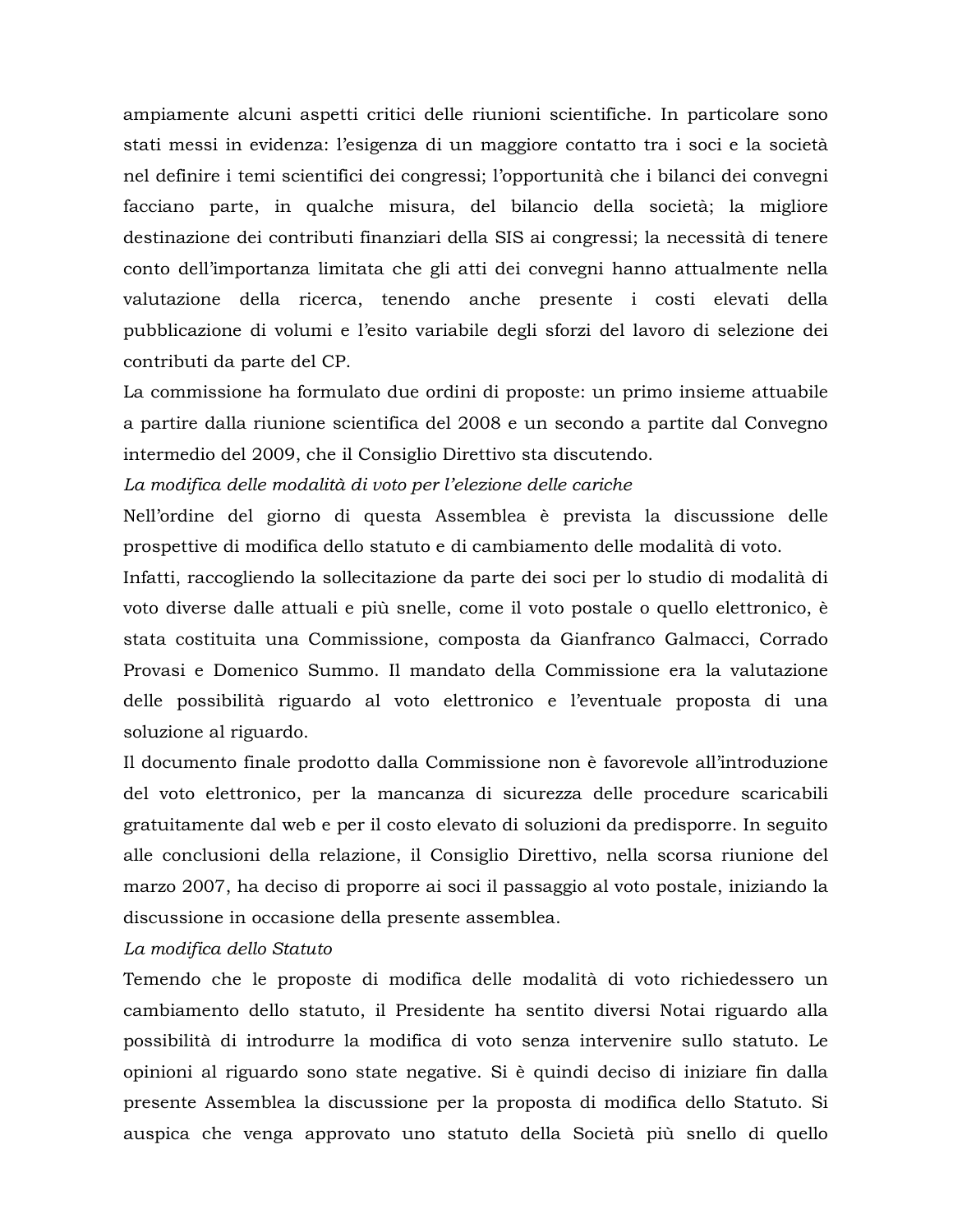attuale, affiancato da un nuovo regolamento elettorale, da discutere e portare all'approvazione durante l'Assemblea del 2008. Si preparerà nei mesi prossimi la modifica dello statuto per consentire il cambiamento delle modalità di voto e il regolamento elettorale, affidando l'incarico a un professionista.

La revisione della procedura di esclusione da Socio della SIS

E' stata istituita una Commissione per riconsiderare le modalità attuali di esclusione dei Soci morosi formata dal Tesoriere Maria Felice Arezzo e dal Revisore dei Conti Umberto Salinas, che valuterà soluzioni più flessibili prima di procedere ad esclusioni immediate, come ad esempio, la soluzione di situazioni di morosità pluriennale in modo rateale.

#### La formazione organizzata dalla SIS

La Scuola della SIS è un'iniziativa ormai consolidata, lanciata nel 2000, che raccoglie sempre molto favore e contribuisce a far conoscere la nostra Società tra i giovani e in aree specifiche del mondo del lavoro. La Scuola, coordinata dal Segretario Generale della SIS, fornisce formazione di elevato livello scientifico e applicativo.

La tradizione della scuola SIS è ben consolidata, e merita una valutazione approfondita per modificare, ove necessario, gli aspetti critici. A questo proposito è stato chiesta al Segretario Generale nel quadriennio 2002 - 2006, Alessandra De Rose, una relazione sulla situazione delle scuole SIS nel periodo di sua competenza. La relazione sottolinea una serie di problemi da affrontare per la gestione futura dei Corsi delle scuole SIS: in particolare, sovrapposizione di date, sovrapposizione di allievi potenziali, intervallo di tempo consigliabile prima di proporre di nuovo un corso, eccesso di corsi proposti in una stessa città, eccessivo numero docenti in alcuni corsi.

L'organizzazione futura della scuola terrà conto di queste indicazioni. In particolare, la Scuola SIS ha programmato per il 2007 i seguenti Corsi:

Metodologie per la misura della povertà, Roma 19-22- marzo

Comitato Scientifico: Andrea Brandolini, Giuliana Coccia, Achille Lemmi, Cecilia Tomassini

Metodi avanzati per l'analisi statistica dei dati a struttura spazio e spazio *temporale*, Università del Salento, 15-17 maggio

Comitato Scientifico: Donato Posa, Sandra De Iaco, Agostino Di Ciaccio, Monica Palma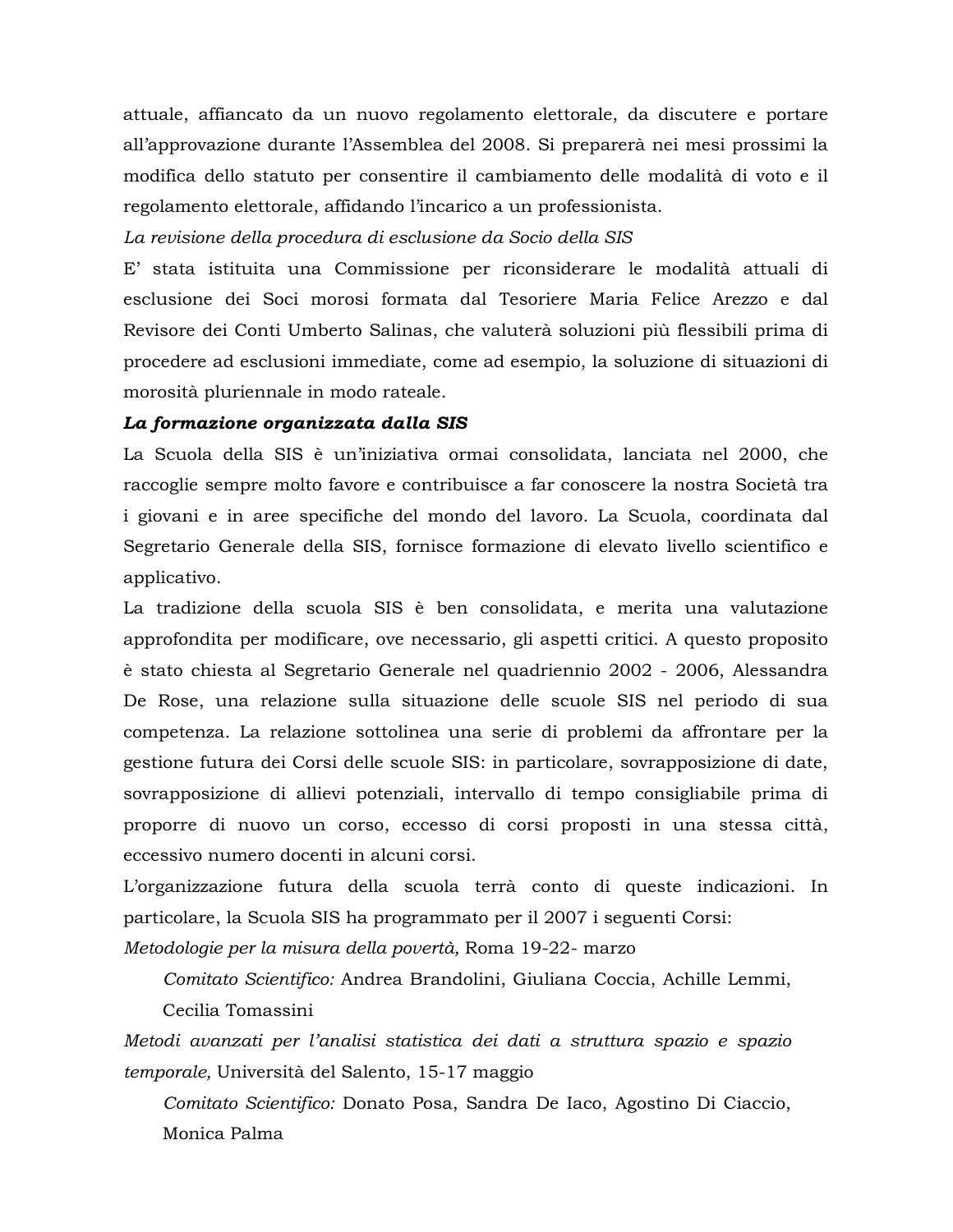Teoria e pratica delle indagini campionarie: approccio probabilistico e errori non campionari, Università di Milano Bicocca, 4-6 luglio

Comitato Scientifico: Giovanna Nicolini, Monica Pratesi

- Indicatori statistici e fonti dati territoriali/ambientali, Roma, 23-27 luglio Comitato Scientifico: Antonio Giusti, Mario Porri, Maria Elisa Venezian Scarascia
- La Statistica locale. Organizzazione, fonti, rilevazioni, Ufficio Comunale di Statistica di Firenze, 18-20 settembre 2007

Comitato Scientifico: Alessandra De Rose, Gianluca Cubadda. Riccardo Innocenti

Teoria e pratica dei modelli ad effetti casuali per dati multilivello e longitudinali, Dipartimento di Statistica "G.Parenti, Università di Firenze, 15-19 ottobre

Comitato Scientifico: Matilde Bini, Bruno Chiandotto, Piero Falorsi, Leonardo Grilli, Carla Rampichini.

#### La SIS per la didattica universitaria e la ricerca scientifica

La Società si impegna continuamente per cercare di risolvere le difficoltà legate alla diffusione dell'insegnamento della statistica in ambito universitario. In un incontro con il Sottosegretario Luciano Modica, il Presidente ha proposto un progetto "lauree statistiche". Il sottosegretario si è mostrato poco disponibile, per il timore di un allargamento incontrollabile di progetti di lauree su altri temi se il progetto venisse realizzato. Ha invece caldeggiato l'inserimento delle lauree in statistica nel progetto già esistente delle lauree scientifiche. Se questo inserimento avverrà, si rimedierà, ad esempio, all'esclusione delle lauree statistiche dall'insieme di quelle che prevedono il rimborso parziale delle tasse universitarie per gli studenti meritevoli. Nel colloquio il Presidente ha insistito sulla necessità dell'aiuto di un attore pubblico per trasmettere all'esterno il messaggio che la statistica è un nodo importante del sapere. A questo proposito il Sottosegretario si è mostrato disponibile riguardo all'inserimento di uno statistico nel Gruppo di lavoro interministeriale per lo sviluppo della Cultura Scientifica e Tecnologica.

Il Presidente aveva scritto al Ministro, prima della firma dei decreti attuativi del riordino delle classi di laurea avvenuta nello scorso marzo, una lettera in cui si chiedeva l'approvazione di una sola laurea magistrale in statistica, anziché le due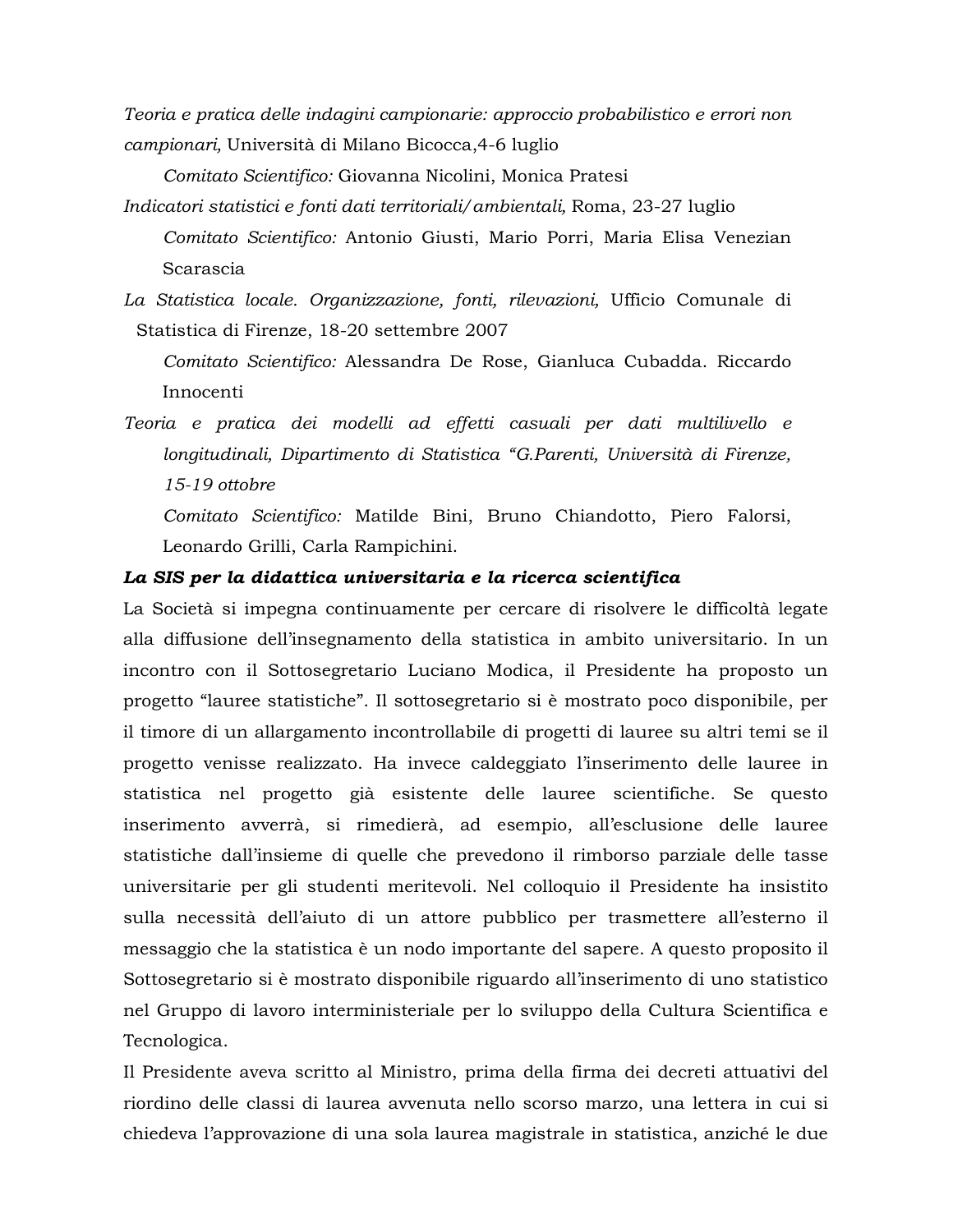uscite dai Tavoli tecnici. La richiesta tuttavia non è stata accolta poiché al decreto di riordino delle classi di laurea, in quel momento già andato in Parlamento e quasi arrivato alla firma, avrebbero potuto essere apportati solo piccolissimi cambiamenti. Il punto sollevato era, in effetti, un piccolo cambiamento, se considerato da solo, ma il numero di richieste analoghe trasmesse al Ministro è stato molto elevato; con la conseguenza che i risultati del tavolo tecnico sono rimasti invariati rispetto alla versione portata in Parlamento.

La SIS si è adoperata con successo per l'elezione di un rappresentante della disciplina alle ultime elezioni del CUN, Consiglio Universitario Nazionale. Il contatto della SIS con i rappresentanti dell'area 13 (Economia e Statistica) è ottimo e, per le iniziative che sono di competenza del CUN, la SIS viene costantemente coinvolta.

I rapporti tra Società Scientifiche, si sono a loro volta molto consolidati a causa dei contatti con i rappresentanti CUN. Dalla fine di marzo, in seguito alla richiesta del ministro Mussi al CUN di dare suggerimenti per l'aggregazioneriordino dei settori scientifico-disciplinari, la SIS collabora con le Società scientifiche di riferimento dell'attuale area 13, con le Società Scientifiche dell'area matematica, con la Giunta dei Presidi di Economia e Statistica. La SIS ha prodotto per il CUN un documento in cui si denuncia la frammentazione della ricerca statistica nelle diverse aree CUN, a fronte di un'allocazione quasi esclusiva dei docenti di statistica nell'area 13. Nel documento viene auspicato il superamento dei confini tradizionali delle 14 aree sull'esempio delle categorie proposte dall'Institute of Scientific Information (ISI). Il documento della SIS, inviato anche al MUR, è stato discusso anche con gli esponenti della SISMEC e della SIB, oltre che con le associazioni dei matematici e con esponenti dell'area psicometrica.

La Società ha anche sottoscritto una lettera promossa dai soci che insegnano nelle Facoltà di Scienze che lamenta la scomparsa della statistica dalla riorganizzazione delle lauree triennali in biologia.

#### Commissione SIS per la classificazione delle riviste di ambito statistico

La SIS ha deciso di partecipare al dibattito riguardo ai procedimenti di valutazione della ricerca sia a livello nazionale che a livello locale, istituendo, nel dicembre 2005, una Commissione per la classificazione delle riviste di ambito statistico composta da: Vittorio Frosini (Coordinatore), Graziella Caselli, Guido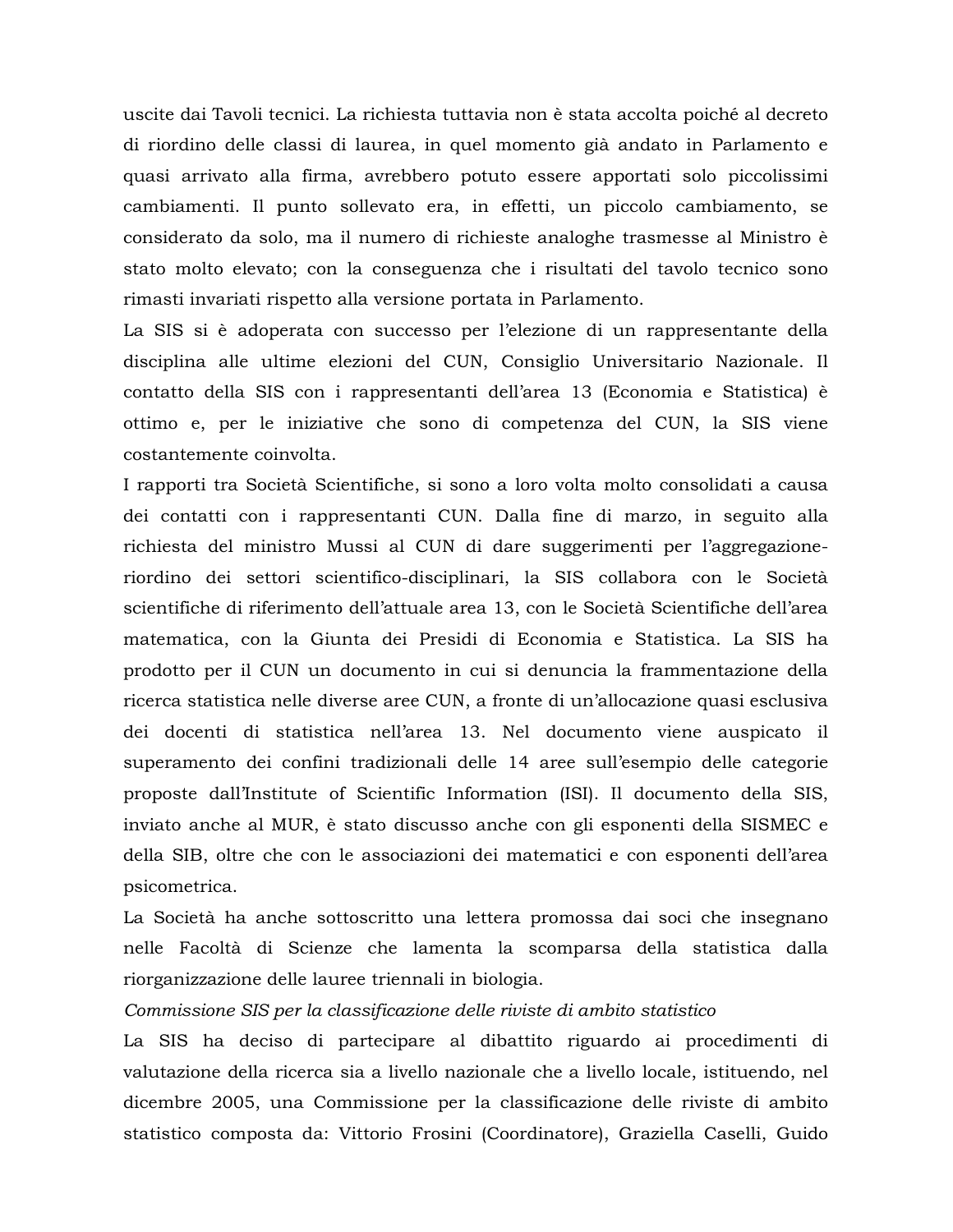Consonni, Franco Peracchi e Maria Grazia Valsecchi. L'iniziativa ha lo scopo di fornire il punto di vista e un sistema di riferimento da parte di una società scientifica riguardo all'ordinamento delle riviste specializzate. Le richieste di valutazione che sempre più frequentemente vengono effettuate a livello locale dai singoli Atenei, possono, ad esempio, fare riferimento a questa classificazione. Il sistema che verrà elaborato potrà essere messo a disposizione degli organismi di valutazione locali e nazionale e costituire anche una pietra di paragone per la valutazione individuale dei ricercatori.

La Commissione ha elaborato una prima proposta di classificazione che è stata oggetto di approfondita discussione, anche se non costituisce ancora un documento ufficiale della SIS.

Il Consiglio Direttivo ha invitato la Commissione a continuare a lavorare sulla proposta di criteri per la classificazione delle riviste di statistica. In particolare, nel rispetto degli obiettivi definiti nel documento dalla Commissione stessa, si è chiesto di operare un ulteriore sforzo in diverse direzioni. In primo luogo si dovrebbe procedere all'individuazione dei criteri e all'elaborazione di tre liste separate nello stesso spirito della classificazione ISI, ovvero Statistica e Probabilità, Metodi Quantitativi per le Scienze Sociali e Demografia. Il criterio di base per la stesura di ogni lista dovrebbe essenzialmente basarsi sui percentili della distribuzione dell'IF per la categoria ISI di riferimento. I criteri proposti dovrebbero consentire di produrre e aggiornare la lista anche negli anni successivi.

Si auspicano criteri oggettivi e riproducibili per escludere dalle tre categorie ISI le riviste che, ricevendo la maggior parte delle citazioni da altri ambiti disciplinari, possono ritenersi di scarsa pertinenza con le discipline statistiche, sulla base di criteri numerici di agevole determinazione. Si invita a proporre criteri per l'inclusione nella lista delle riviste di rilevanza per il settore ma non presenti in ISI. Tali criteri dovrebbero derivare da documenti certificati scientificamente e/o da parametri oggettivi e consentire, oltre all'integrazione delle liste, anche la loro classificazione.

Si invita a fornire una valutazione della possibilità di individuare criteri oggettivi per l'inserimento nelle liste di riviste presenti in ISI ma in settori diversi da quelli sopra citati fornendo al contempo criteri per inserire tali riviste nella fascia più opportuna.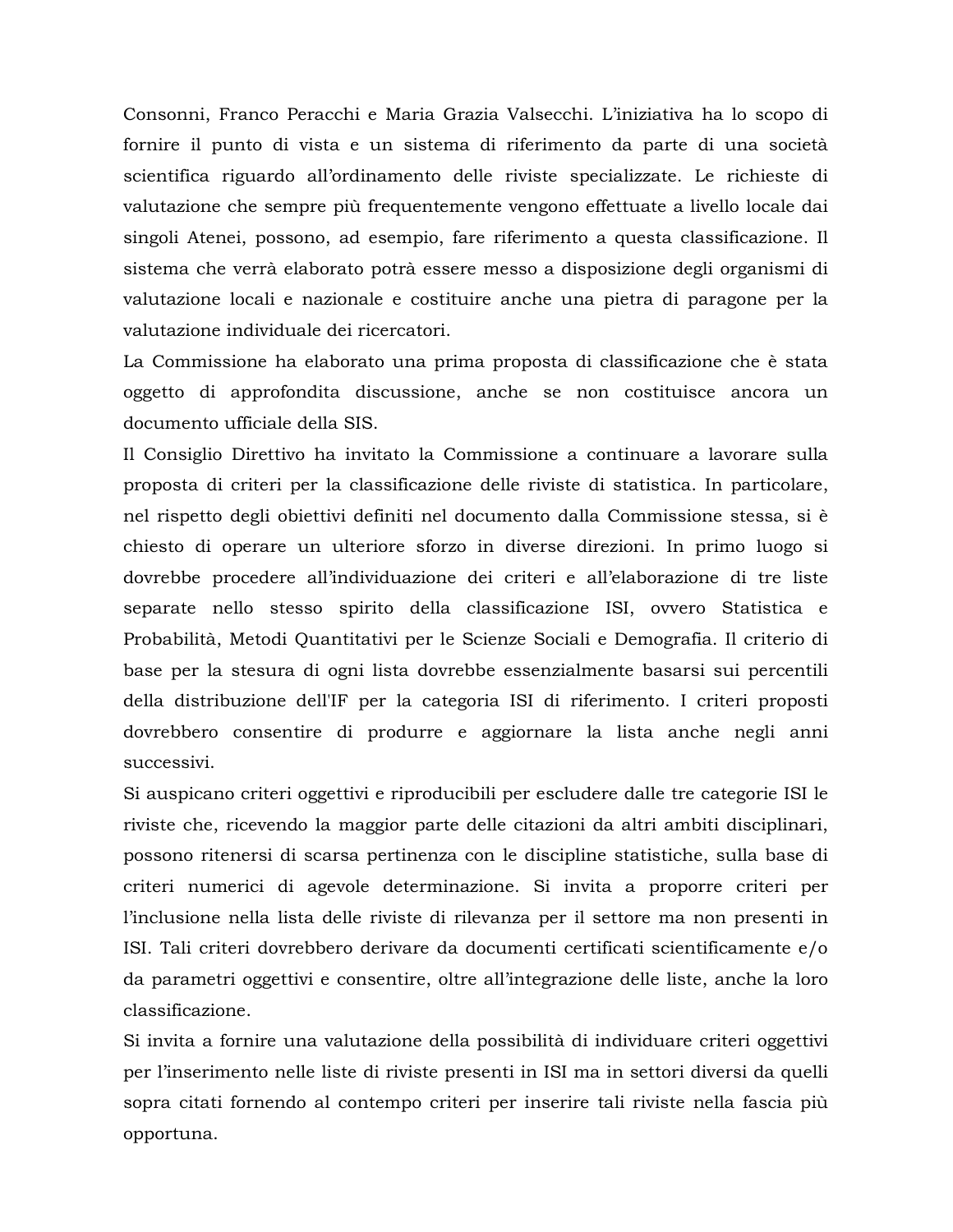# Il riordino delle classi di laurea e il coordinamento dei presidi e presidenti dei corsi di studio

Il gruppo di coordinamento dei Presidenti dei Corsi di Laurea e di Laurea Specialistica in discipline statistiche è attivo dall'autunno 2005. La complessità degli interventi in atto da parte del MUR richiede molta attenzione ed un buon coordinamento fra le varie sedi. Nella prima metà del 2006, una commissione di riferimento, composta da: Marcello Chiodi, Mauro Coli, Tommaso Di Fonzo, Antonio Giusti (coordinatore), Anna Clara Monti, Donata Marasini, Monica Pratesi, Gabriella Salinetti, ha prodotto due documenti di riferimento: uno schema del "core curriculum" della classe di laurea triennale (L42) e uno schema dei requisiti minimi per l'ammissione alle lauree specialistiche (dove appaia la parola "statistica" od equivalente). Per migliorare ancora il quadro di riferimento e rispecchiare al meglio la situazione effettiva dei corsi di studio triennale, si proporrà un questionario ai Presidenti di Corso di Laurea che metta in luce intersezioni e differenze rispetto al documento elaborato dalla SIS. A proposito dei requisiti di accesso alle lauree specialistiche, rilevata la difficoltà di formulare criteri che salvaguardino le competenze più complete possedute dai laureati triennali in statistica e che tuttavia permettano di accogliere laureati in altre classi di laurea triennale, verrà elaborata una nuova proposta flessibile e articolata riguardo ai requisiti.

# Promozione dello studio della statistica

Per il secondo anno, durante l'estate 2006, la SIS ha promosso una campagna sul web, per informare riguardo alla possibilità di studiare statistica nelle diverse sedi universitarie. Si è voluto comunicare ai giovani e alle loro famiglie che lo studio della statistica non è confinato allo scarso numero di studenti iscritti al corso di laurea in statistica dell'ateneo a loro più vicino, ma che la comunità degli statistici costituisce una rete importante di studio, di ricerca e di possibilità di lavoro.

L'iniziativa, che si ha intenzione di continuare, è stata realizzata con il contributo finanziario dei corsi di laurea e delle facoltà di statistica. Circa 11.500.000 navigatori (7.500.000 nel 2005) hanno visto le frasi promozionali attualmente archiviate in una pagina del nostro sito web e quasi 10500 (6000 nel 2005) hanno consultato la sezione della pagina web della SIS "Didattica e ricerca statistica in Italia".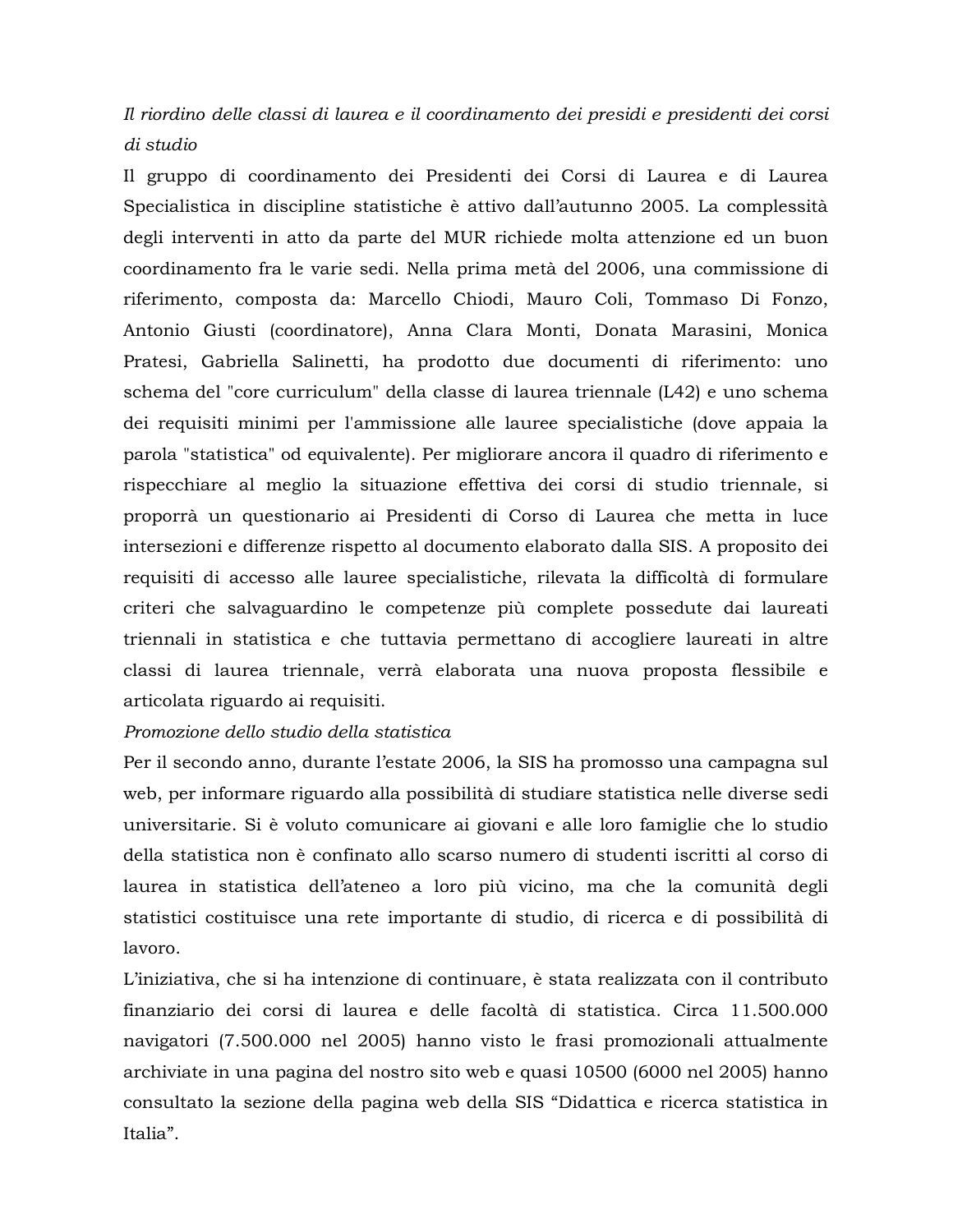Per potenziare l'iniziativa, la pagina web sulla didattica della statistica è stata arricchita con informazioni sugli sbocchi professionali dei laureati in statistica.

## Premi della Società Italiana di Statistica

## Premi SIS 2007-2008 per tesi di dottorato

La SIS ha bandito nella primavera 2007 i consueti 3 premi per le migliori tesi di dottorato in statistica, demografia e statistica applicata, per i dottori di ricerca che abbiano discusso la tesi dal 1 gennaio 2005 al 31 maggio 2007. I premi saranno consegnati nel corso dell'Assemblea del 2008.

Si è riscontrato, da quando il premio è stato istituito, che le domande non sono mai state numerose e quindi i premi vengono assegnati con cadenza biennale.

Premi SIS 2007-2008 per la didattica della statistica nelle scuole

La Società ha bandito nella primavera 2007, con la consueta scadenza biennale, tre premi di euro 800 ciascuno per la migliore attività realizzata nell'anno scolastico 2007-2008 da una classe o da un gruppo di classi, rispettivamente nella scuola primaria, nella scuola secondaria di I grado e nella scuola secondaria di II grado con riferimento al tema "Le donne intorno a noi. Raccontiamole con la statistica". Anche questi premi verranno consegnati nel corso dell'Assemblea del 2008.

# L'attività editoriale della SIS

Desidero rassicurare i soci del fatto che gli Atti della Riunione Scientifica di Torino stanno per essere aggiunti al data base interrogabile nella nostra pagina web, da cui possono essere scaricati i testi di tutti i contributi delle riunioni Scientifiche di Milano, Bari e del Convegno intermedio di Messina. I lavori archiviati possono essere individuati con i principali motori di ricerca. La collana degli Atti appare inoltre sul catalogo dell'editore CLEUP.

Gli Atti di questo Convegno Intermedio erano, come al solito, disponibili all'apertura del congresso. Tra poche settimane, secondo gli accordi già in atto con la CLEUP, il loro contenuto potrà essere scaricato dal sito web della SIS.

Riguardo a SMA e al miglioramento delle sue possibilità di consultazione, l'accordo siglato con la casa editrice Springer permette agli aderenti alla SIS in regola con le quote di iscrizione almeno fino al 2005 l'accesso elettronico alla rivista. L'accesso elettronico a SMA tramite abbonamenti a più riviste da parte delle biblioteche universitarie non ha ancora statistiche aggiornate e affidabili, ma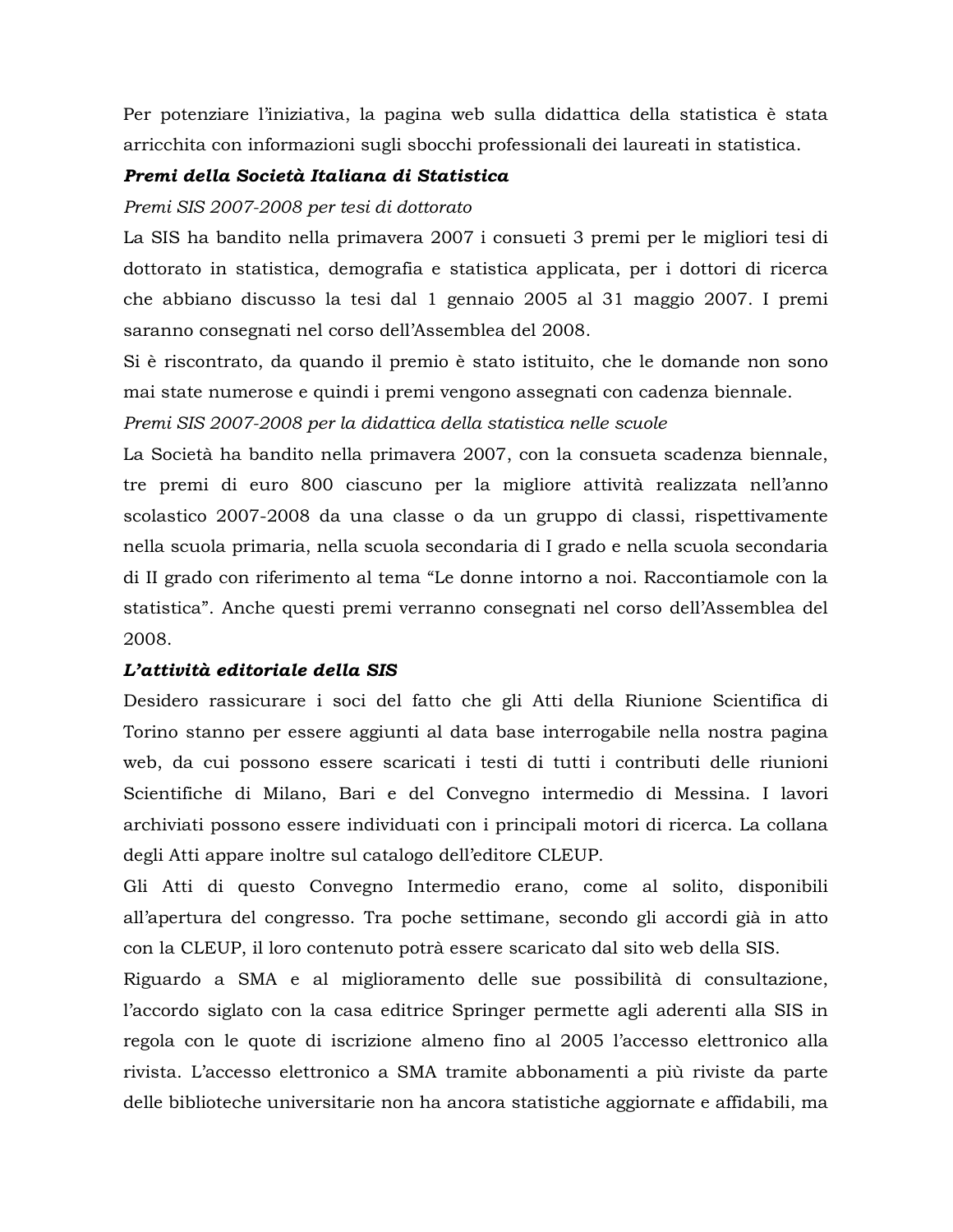l'impressione è sicuramente quella di una maggiore possibilità di consultazione della rivista.

La redazione della rivista è stata ampliata con la designazione di Roberto Baragona. Sono stati riconfermati gli associated editor che terminavano il loro primo biennio nel 2007: Maria Maddalena Barbieri, Alessandra Giovagnoli, Brunero Liseo, Giorgio Montanari, Tommaso Proietti, Pietro Rigo e Gianfranco Lovison per la sezione Methods, e Vittoria Buratta, Gianluca Cubadda, Adriano Decarli, Ignazio Drudi, Mauro Gasparini, Carla Rampichini, Silvana Salvini e Nicola Tedesco per la sezione Applications. Il coeditor della sezione Methods Giancarlo Diana sta per concludere il suo quadriennio e lasciare l'incarico nella rivista. A Giancarlo Diana vanno i nostri ringraziamenti per l'entusiasta, intelligente, puntuale e appassionato lavoro svolto.

La lista di lavori accettati da pubblicare su SMA è ormai lunga e il consiglio direttivo ha deliberato di aumentare il numero di fascicoli da 3 a 4 all'anno a partire dal 2008, anche per non scoraggiare gli invii di articoli per la pubblicazione, soprattutto da parte dei giovani, poiché l'aumento del numero annuo di fascicoli è possibile senza eccessivi costi aggiuntivi per la Società. Statistica&Società uscirà in versione elettronica dall'anno V, con Marcello Chiodi come direttore scientifico. Alessandra Righi ed Enrico Del Colle sono i condirettori della rivista. A sua volta Antonella Plaia e Michele Gallo costituiscono la segreteria di redazione. Tutti i soci sono invitati a mandare contributi.

## SIS-Magazine

Uscirà tra pochi giorni SIS-Magazine, un forum on line della SIS, il nucleo della cui redazione è costituita al momento dal Presidente, dai Consiglieri Agostino Di Ciaccio e Giovanna Nicolini, dai soci Giovanni Alfredo Barbieri e Paola Giacchè. Lo scopo dell'iniziativa è di offrire un contributo al miglioramento della consapevolezza nell'utilizzazione delle statistiche. Ciò può essere ottenuto tramite una rilettura critica delle informazioni quantitative diffuse dai media e incontrate nella vita quotidiana. Tale attività dovrebbe anche indurre gli operatori dei media a un'attenzione e un rigore maggiori. Un altro obiettivo è quello di offrire uno spazio per divulgare e dibattere su argomenti che riguardino la statistica, in tutti i suoi aspetti. Le caratteristiche dello strumento utilizzato permettono di affrontare, senza ritardi, temi di attualità e di costruire uno spazio di dibattito aperto a tutti. La sfida sarà quella di uscire dall'ambito dei soci della SIS.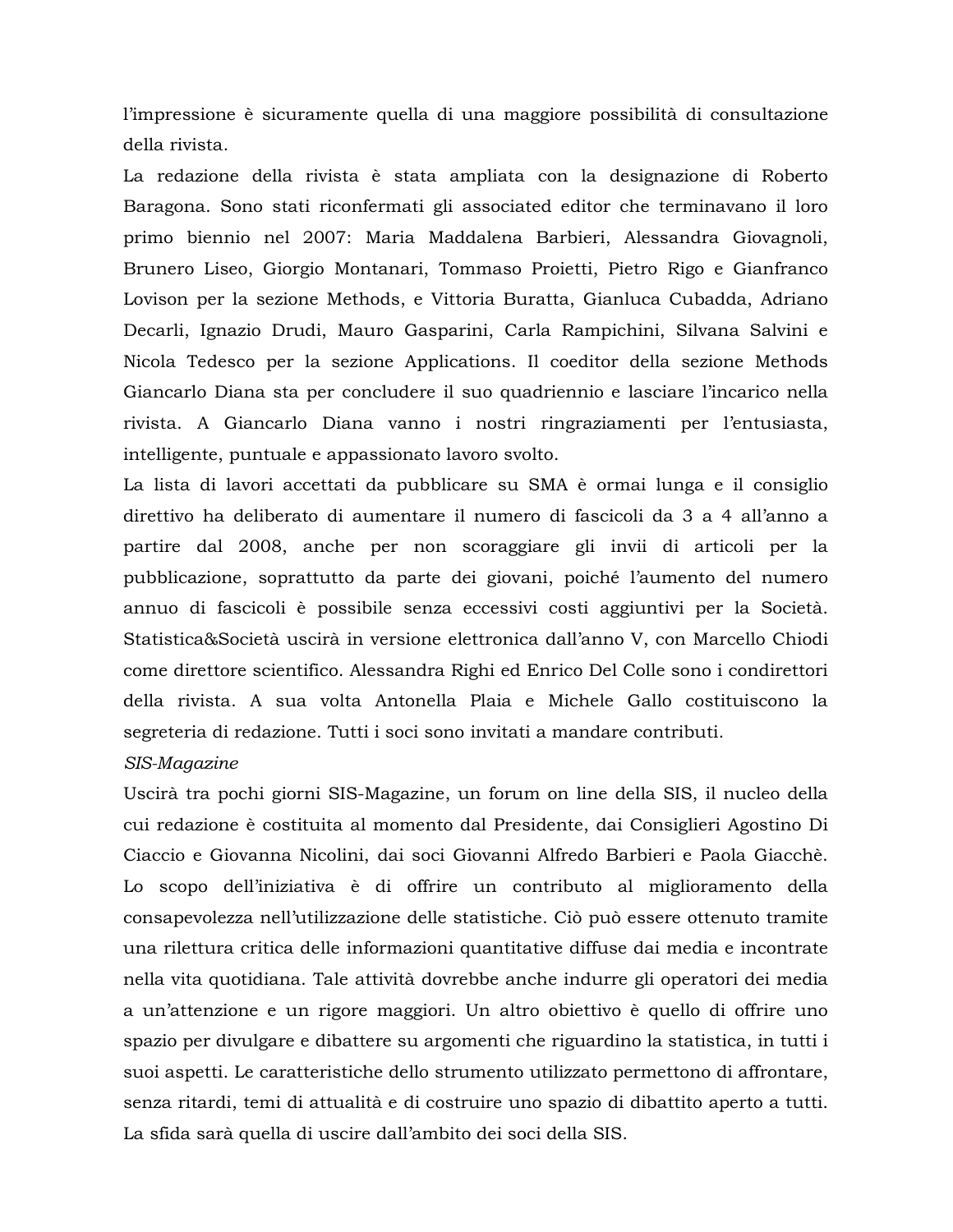#### Contatti con altre società scientifiche nazionali e internazionali

Le attività congiunte con altre società scientifiche annunciate nel corso dell'Assemblea di Torino si sono tutte svolte.

La sessione congiunta SIS, SIE (Società Italiana degli Economisti) e AMASES (Associazione per la Matematica Applicata alle Scienze Economiche e Sociali), sui contributi di Bruno de Finetti alla statistica, nell'ambito della Giornata di celebrazione del centenario della nascita di Bruno de Finetti durante il convegno annuale AMASES a Trieste, si è svolta il 5 settembre scorso con gli interventi invitati di Donato Michele Cifarelli, Romano Scozzafava e di Attilio Wedlin.

La SIS ha discusso assieme all'AMASES (Associazione per la Matematica Applicata alle Scienze Economiche e Sociali) e alla SIEP (Società Italiana di Economia Pubblica), possibili collaborazioni sui problemi teorici ed applicativi connessi alla valutazione di piani e progetti, a quelli della qualità dei servizi e dei rischi in contesti economici e finanziari nel corso di un convegno su "Metodi, modelli, tecnologie dell'informazione a supporto delle decisioni" svoltosi a Procida dal 28 al 30 settembre.

Mauro Gasparini ha rappresentato la SIS con una relazione invitata al XXX Convegno della Associazione Italiana di Epidemiologia che si è svolto a Palermo dal 4 al 6 ottobre 2006 e che prevedeva anche l'intensificazione dei rapporti tra le due società.

Con una relazione invitata su "Formazione Statistica nella Pubblica Amministrazione" in una sessione dedicata a "Risorse umane competenze nella statistica pubblica", nell'ambito dell'Ottava Conferenza di Statistica dello scorso novembre, il Presidente ha effettuato una ricognizione relativa all'impatto della Scuola della SIS e dei master universitari con riferimento alla statistica nella pubblica amministrazione.

Sono in corso contatti con l'ASSIRM per iniziative che ribadiscano l'uso corretto della statistica nelle indagini di mercato.

Il 2 e 3 aprile si è svolto ad Ancona il Convegno su "Valutazione della ricerca: esperienze e metodi a confronto "promosso dalla Società degli Economisti per un'analisi dei diversi aspetti della valutazione della ricerca scientifica e in particolare del ruolo dei metodi bibliometrici. Il Presidente della SIS ha partecipato al dibattito sui temi del convegno motivando il progetto, precedentemente descritto, della classificazione delle riviste di ambito statistico e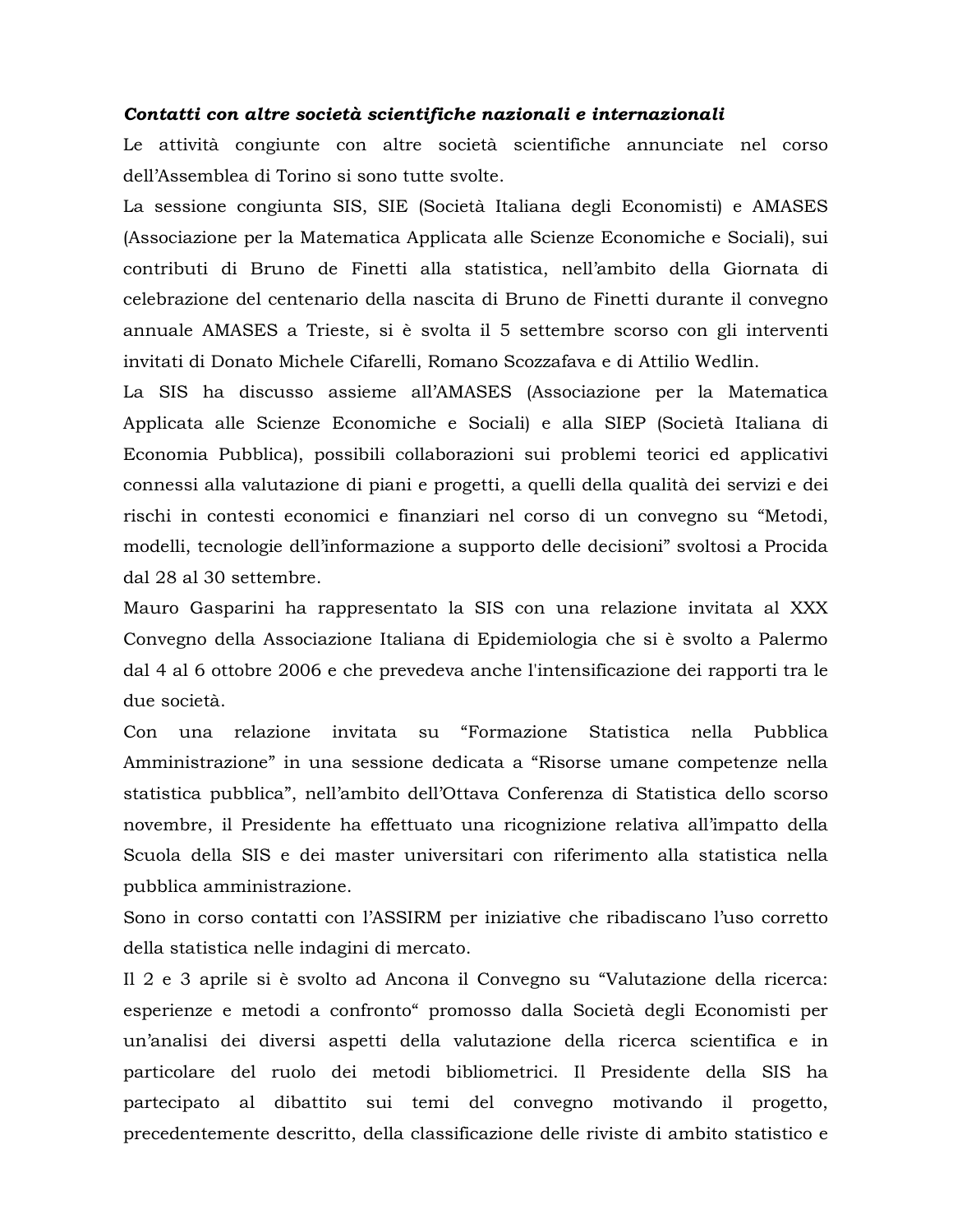proponendo un'iniziativa futura sulla valutazione della ricerca declinandola secondo diversi paradigmi culturali.

La SIS, tramite il Presidente e Viviana Egidi, ha organizzato una sessione dal titolo "Statistica, sanità e salute" nell'ambito del Convegno Internazionale "Scienze sociali e salute nel XXI secolo: nuove tendenze, vecchi dilemmi?" organizzato in Aprile a Forlì per l'anniversario del V anno della Rivista Salute e Società.

La SIS è stata invitata, nell'ambito del convegno annuale 2007 della SIB su "La Statistica nelle Scienze della vita e dell'ambiente" a partecipare alla tavola rotonda che coinvolgerà principalmente, oltre alle due società, anche la SISMEC.

La SIS ha partecipato ai comitati scientifici dei convegni nazionali USCI 2006 e 2007, sia nel comitato scientifico, in cui sono coinvolti illustri soci, sia nella presentazione di relazioni.

#### Qualche considerazione finale e iniziative per il futuro

Nel corso dell'ultimo anno sono state concluse le iniziative programmate. La Società ha affrontato, anche con l'aiuto di molti soci competenti e disponibili, le nuove situazioni che si sono delineate.

E' allo studio l'evento già annunciato sui principi della valutazione della ricerca, da organizzare assieme ad altre Società Scientifiche, considerandola ad esempio secondo l'ottica degli economisti, dagli economisti aziendali, dei sociologi e della Società Italiana di Valutazione. Lo scopo sarà quindi duplice: da un lato promuovere il punto di vista di altre società scientifiche sulla valutazione ed allo stesso tempo uscire dalla prospettiva della valutazione della singola disciplina per approfondire le metodologie sulla valutazione e chiarire il valore aggiunto che la statistica può dare al tema della valutazione.

L'archivio informatico dei soci e degli aderenti è stato quasi completato secondo le caratteristiche che sono disponibili.

Ci attendiamo molto dal lancio del magazine on della SIS e dalla diffusione di Statistica&Società tramite il web. Su questo versante invitiamo tutti i soci a proporre articoli e a diffondere le iniziative fuori della SIS.

Una parte della attività per il prossimo anno riguarderà la messa a punto dei regolamenti e dello statuto.

La sede della SIS è sempre disponibile per i soci che intendano utilizzarla Ringrazio tutti i soci che hanno collaborato alle iniziative che sono state promosse